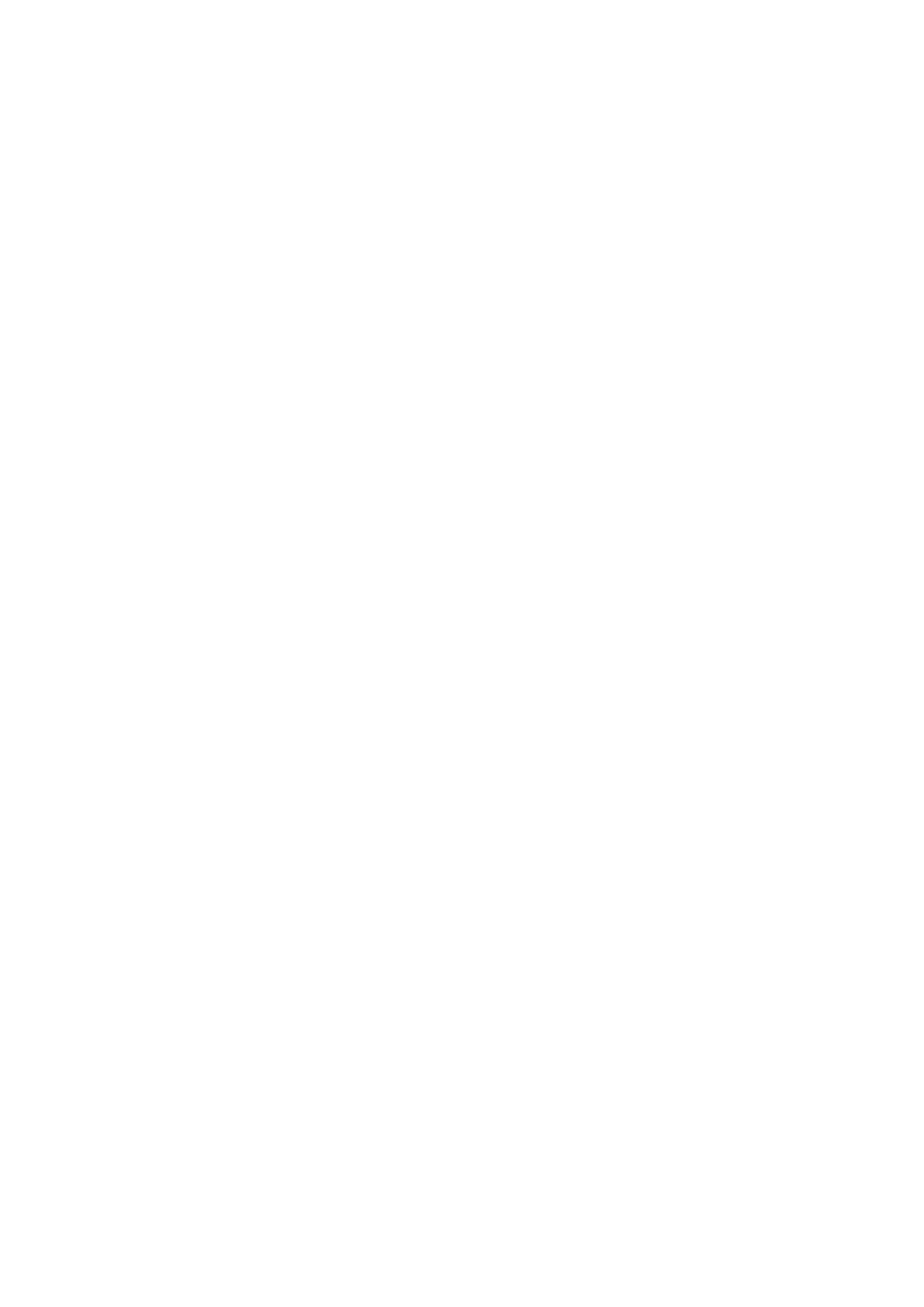**In the case of** X v. Latvia**,** The European Court of Human Rights (Third Section), sitting as a Chamber composed of: Josep Casadevall, *President,* Corneliu Bîrsan, Alvina Gyulumyan, Egbert Myjer, Ineta Ziemele, Luis López Guerra, Kristina Pardalos, *judges,* and Santiago Quesada, *Section Registrar,* Having deliberated in private on 15 November 2011,

Delivers the following judgment, which was adopted on that date:

## PROCEDURE

1. The case originated in an application (no. 27853/09) against the Republic of Latvia lodged with the Court under Article 34 of the Convention for the Protection of Human Rights and Fundamental Freedoms ("the Convention") by a Latvian national, Ms X ("the applicant"), on 8 May 2009. On 8 September 2011 the President of the Third Section granted anonymity of the applicant (Rule 47 § 3 of the Rules of the Court).

2. The applicant was represented by Mr R. Strauss, a lawyer practising in Rīga. The Latvian Government ("the Government") were represented by their Agent, Mrs I. Reine.

3. The applicant alleged, in particular, under Article 6 § 1 of the Convention that the proceedings before the Latvian courts concerning the return of her daughter to Australia had not been fair in that the national courts arbitrarily interpreted and applied the Hague Convention on the Civil Aspects of International Child Abduction ("the Hague Convention").

4. On 23 March 2010 the Court decided to give notice of the application to the Government. It also decided to rule on the admissibility and merits of the application at the same time (Article 29 § 1).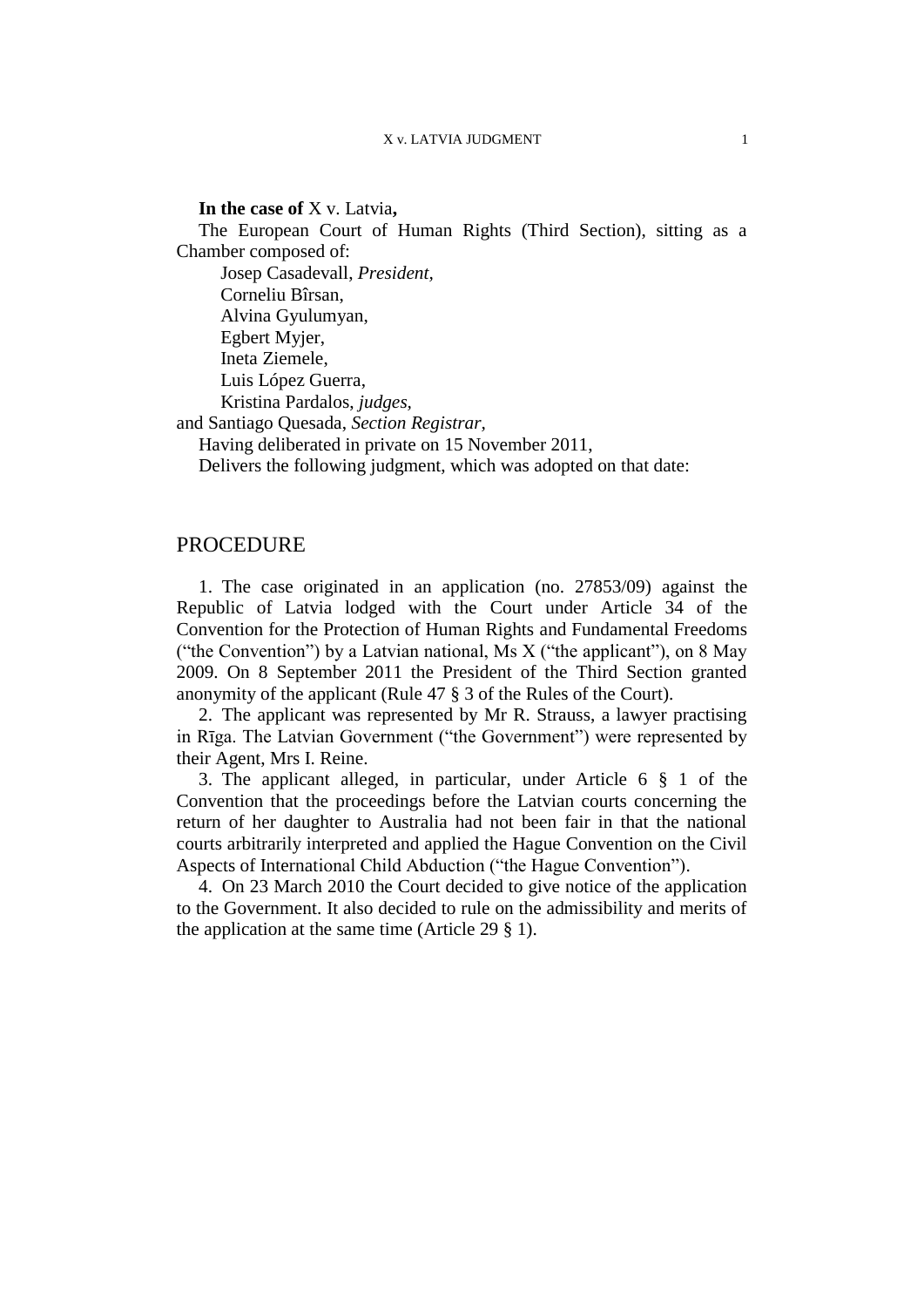## THE FACTS

## I. THE CIRCUMSTANCES OF THE CASE

5. The applicant is a Latvian national who was born in 1974 and resides in Australia. In 2007 the applicant obtained Australian citizenship.

6. In early 2004 she met T. and they developed a relationship. The applicant moved into T.'s apartment at the end of 2004 when she was in a late stage of her pregnancy.

7. In February 2005 the applicant gave birth to a daughter. The birth certificate of the child does not state the name of her father and no paternity test had been carried out at the time the application was lodged with the Court. Since the birth of the child the applicant has been entitled to benefits under a single-parent support scheme.

8. It appears that the applicant's relationship with T. deteriorated and they decided to separate. The applicant continued to share the apartment with T. as a tenant.

9. On 17 July 2008 the applicant left Australia with the child and went back to Latvia.

## **A. The proceedings under the Hague Convention before the Australian authorities**

10. On 19 August 2008, after the applicant arrived in Latvia, T. submitted an application to the Family Court of Australia to establish his parental rights in respect of the child. To support the claim T. testified in an affidavit before the Australian Family Court that he had been in a relationship with the applicant since 2004 and that the latter had always told him that he was the father of the child, even if he was not legally recognised as such. T. also stated that the mutual rent agreement was false and that he had submitted false declarations to the social security services in order to allow the applicant to receive a single-parent benefit. He asserted that the applicant had fled Australia with the child without his consent, thereby violating Article 3 of the Hague Convention on the Civil Aspects of International Child Abduction ("the Hague Convention"). T. alleged that the location of the applicant in Latvia was unknown to him. In support of his claims T. attached to his application e-mail correspondence between the applicant and his family members.

11. On 6 November 2008 the Australian Family Court, in the absence of the applicant, decided (1) that both T. and the applicant had had joint parental responsibility for their child since the day of her birth, and (2) that the case would be reviewed after the return of the applicant and the child to Australia.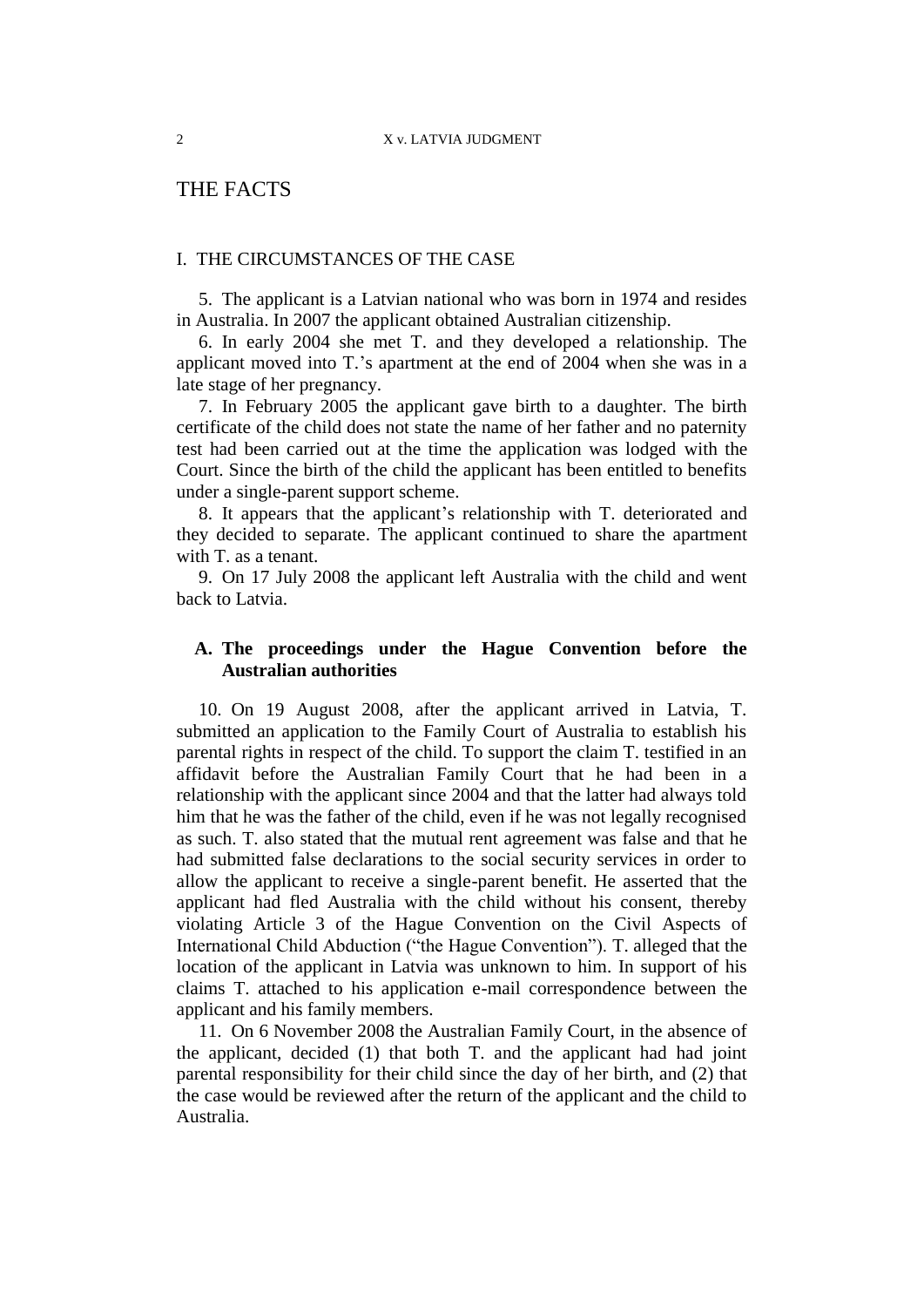12. It appears that the applicant was invited to attend the hearing or follow it by telephone via an e-mail and a text message. The decision of 6 November 2008 was not appealed against by the applicant.

## **B. The proceedings under the Hague Convention before the Latvian authorities**

13. On 22 September 2008 the Ministry of Children and Family Affairs of the Republic of Latvia, which was the Central Authority responsible for implementing the Hague Convention, received from the Australian Central Authority a request from T. concerning the return of the child to Australia under the Hague Convention.

14. On 19 November 2008 the Rīga City Zemgale District Court examined the request in the presence of both the applicant and T. In the hearing the applicant contested the applicability of the Hague Convention alleging that she did not know who the father of her daughter was. She assumed that T. had initiated the proceedings so that they would serve as a mitigating element in criminal proceedings allegedly pending against him in Australia.

15. A representative of the Orphans' Court (*Bāriņtiesa*) argued that the claim should be dismissed because at the time of the child's removal from Australia the applicant had been a single mother, and that the child had developed ties with Latvia.

16. The lower court granted T.'s request, stating that pursuant to Articles 1 and 14 of the Hague Convention the decision by which the Australian Central Authorities had established T.'s parental responsibility for the child was not subject to review by the Latvian courts, as they could decide only whether there had been a wrongful removal and whether the child should be returned. When applying Article 13 of the Hague Convention the court relied on photos and transcripts of e-mails between the applicant and T.'s relatives. It concluded that even if the applicant and T. had communication and financial problems, the latter had taken care of the child prior to her removal to Latvia. The court dismissed as ill-founded the applicant's arguments that the return of the child to Australia might lead to her psychological detriment, stating that these were only assumptions.

17. As a result, the applicant was ordered to return the child to Australia immediately and in any event not later than six weeks from adoption of the decision. The decision also stated that if the applicant failed to respect the time-limit set by the court, then T. was authorised to return the child himself.

18. The applicant submitted an ancillary complaint in which she argued that she had been the sole guardian in law and in practice of the child at the time they had left Australia.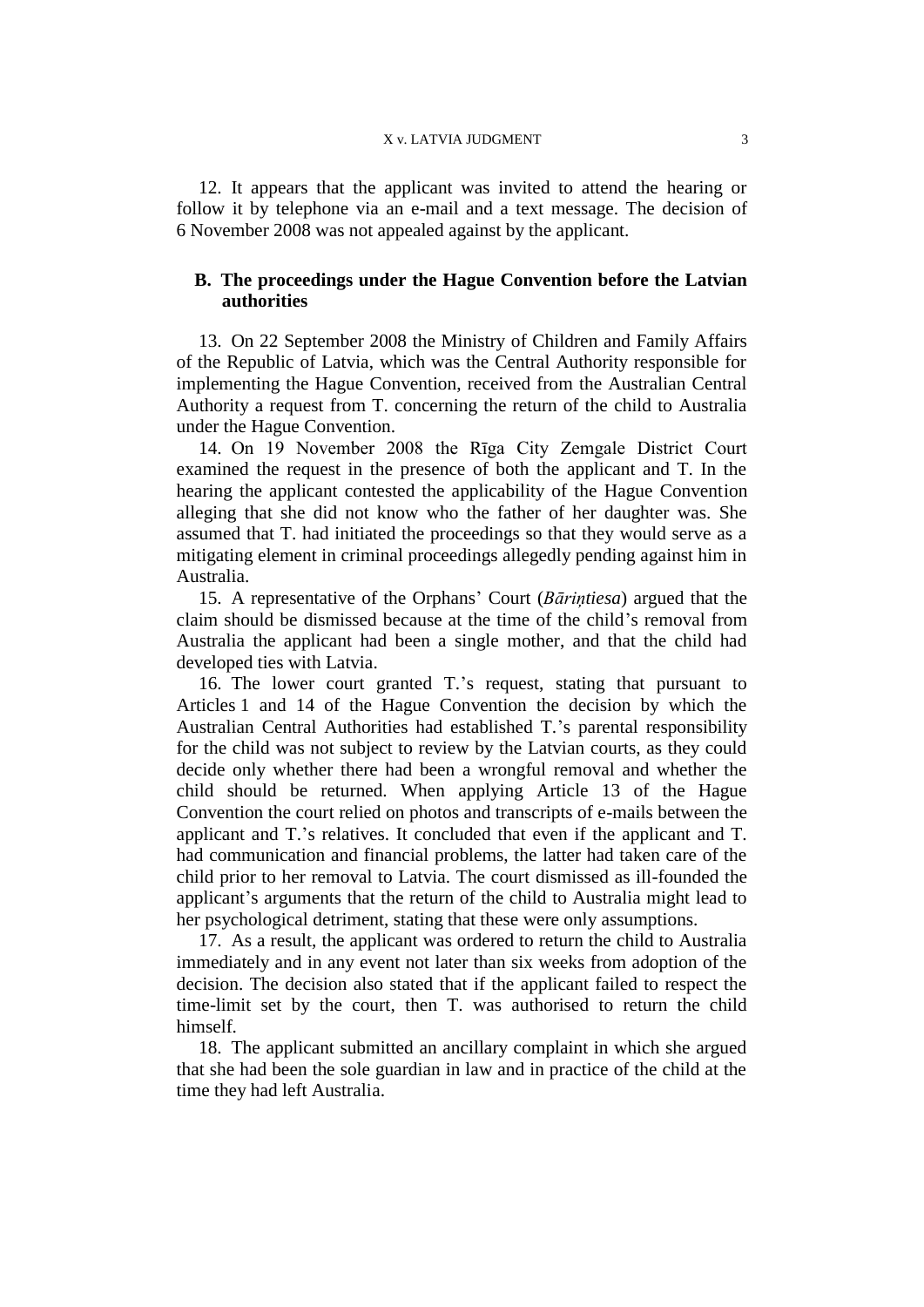19. She also indicated that returning the child would expose her to psychological harm. She relied on the conclusions of a psychologist who examined the child on 16 December 2008:

"[...] Although the results of the examination show that the child has developed an adequate level of knowledge and language, the girl cannot, due to her minor age, define her opinion about her place of residence [...]. Having regard to the child's age and close emotional ties with her mother, which is normal at this age, the emotional well-being of the child primarily depends on and is closely linked with the psychological balance of [the applicant]. [...] the child needs the daily presence of the mother and a permanent place of residence with [the applicant]. Having regard to the age of the child – three years and ten months – immediate termination of contact between the mother and the child should be ruled out, otherwise psychological trauma might be caused to the child in that the child's sense of security and personal confidence could be impaired".

20. The applicant also brought the appellate court's attention to the fact that Latvian was the native language of the child; that she attended preschool activities in Latvia and that T. had ill-treated the applicant and the child. In addition, the applicant complained that the lower court had refused to request from the Australian authorities information of T.'s previous convictions and the criminal charges of corruption brought against him. She also contended that in Australia she would be unemployed and would not have resources to ensure the legal protection of herself and the child, and that the lower court had not assessed the child's social guarantees and safety if returned to Australia.

21. On 26 January 2009 the Rīga Regional Court (*Rīgas Apgabaltiesa*) upheld the decision of the lower court. It also dismissed the argument of possible psychological harm to the child:

"[The court] dismisses ... the allegation that [T.] ill-treated [the applicant] and the child, as well as [the allegation] that he was facing a prison sentence concerning [criminal charges brought against him] as no evidence has been submitted which could, at least by implication, support the allegations.

Neither can the conclusion of the [psychological assessment] of 16 December 2008 serve as evidence against the return of the child to the requesting state. Although the conclusion stated that the child was in need of her mother and that immediate termination of contact between the mother and the child should be ruled out, the issue raised before this court does not concern custody rights... . Pursuant to Article 19 of the Hague Convention, a decision under this convention concerning the return of a child shall not be taken to be a determination on the merits of any custody issue.

[The court] considers that...[the child]...has not reached an age or level of maturity which would allow her to formulate an opinion concerning a return to Australia.

22. During the hearing the representative of the Orphans' Court, *inter alia*, noted that there was no information as to the child's situation if she was returned to Australia. The appellate court noted in this respect: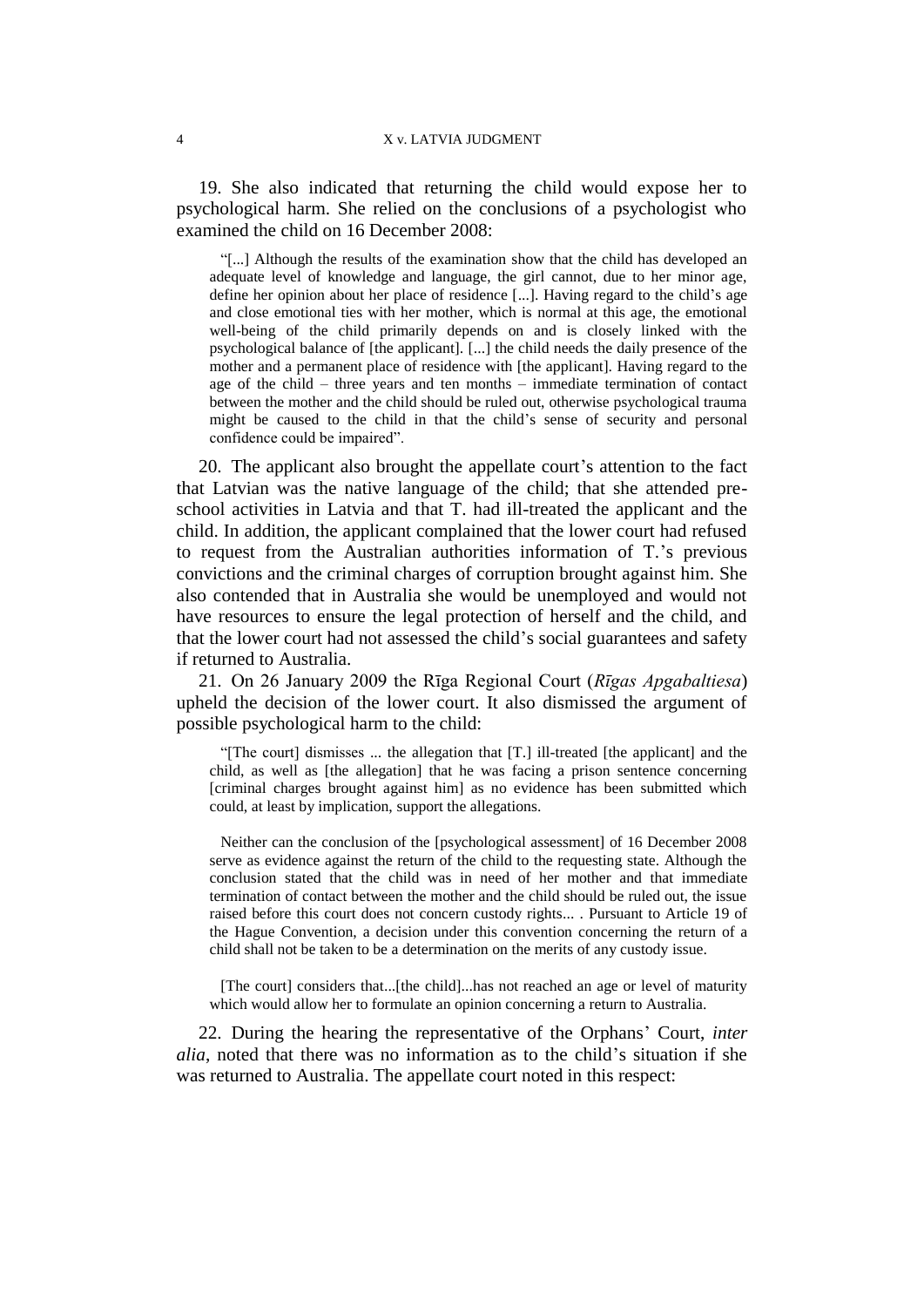[The court] considers that there are no grounds to undermine the social protection and security of the child in Australia as, according to the [affidavit], Australian legislation provides, *inter alia*, for the security of children and [their] protection against ill-treatment within the family".

23. On 5 February 2009 a bailiff requested the applicant to comply with the return order by 19 February 2009, which she failed to do.

24. On 24 February 2009, in response to a request by the applicant, the prosecutor's office refused to reverse the decision adopted by the Rīga Regional Court.

### **C. Execution of the return order**

25. On an unspecified date a bailiff lodged an application with the Rīga City Zemgale District Court for enforcement of the order to return the child. At the same time the applicant filed an application asking for suspension of the return order for a period of six to twelve months. The court scheduled a hearing of both applications on 16 April 2009.

26. On 6 March 2009 at T.'s request the Central Authority asked the Orphans' Court to verify the child's living conditions and inform the applicant of T.'s request to see the child.

27. On 14 March 2009 T. met the applicant and the child by chance near a shopping centre, from where T. took the child and drove to Tallinn, Estonia, in order to commence a trip back to Australia. Following a request from the Central Authority of Estonia concerning T.'s right to return the child to Australia, on 16 March 2009 the Central Authority of Latvia supplied the requested information.

28. On 15 March 2009, at the applicant's request, the State Police instituted criminal proceedings for abduction of the child, without bringing charges against any particular suspect. The Central Authority was informed thereof.

29. On 6 April 2009, referring to the problems of execution of the court order in the applicant's case, the Ministry of Justice set up a working group with the aim of proposing the necessary amendments to the laws concerning execution of court orders in similar cases.

30. In this connection the Ombudsman noted that in the absence of specific legal regulation concerning the execution of return orders, the execution should not take place in an arbitrary and violent manner, or in the absence of representatives of the Orphans' Court.

31. On 20 April 2009 Rīga City Zemgale District Court dismissed the applications of the bailiff and the applicant concerning the delay in the execution of the return order.

32. On 30 April 2009 following a request submitted by the applicant's representative, the Prime Minister of the Republic of Latvia ordered a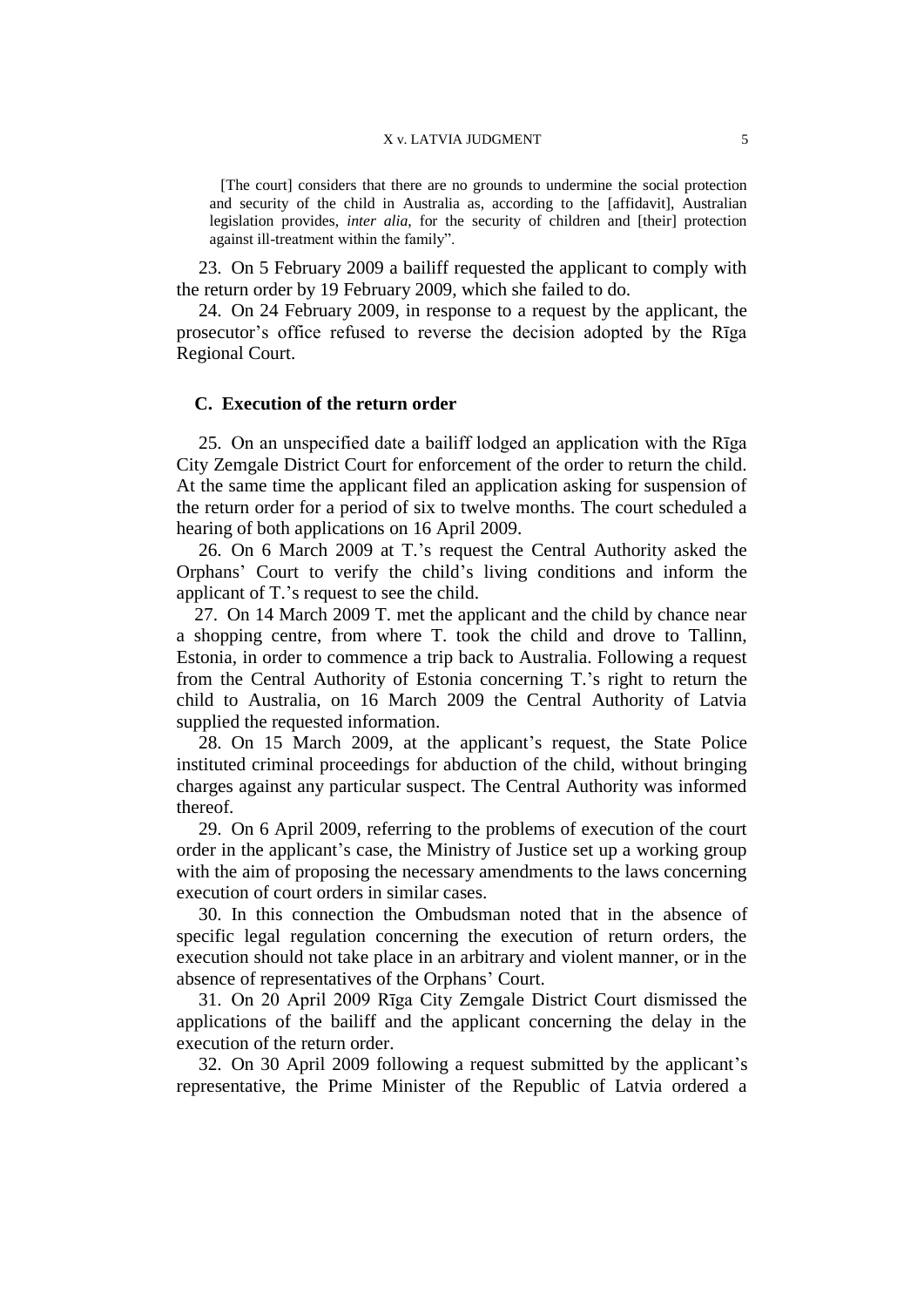disciplinary investigation into the legality of the actions of the Central Authority of Latvia.

33. On 27 May 2009 the investigation reached the conclusion that the Central Authority of Latvia had acted within its competence. However, it noted that in Latvia there was not sufficient regulation in order to be able to avoid the violent and traumatic execution of court orders in similar cases. The investigation therefore proposed that a number of related issues be examined by the Ministry of Justice.

#### **D. Custody proceedings before the Australian courts**

34. In September 2009 the Family Court of Australia discharged all prior orders relating to the parents' rights and, *inter alia*, ruled that T. was the person with sole parental responsibility for the child, and that the applicant was restrained from discussing publicly any information referring to the child or T. It also ruled that the applicant could visit the child under supervision of a social worker, and that until the child reached the age of eleven the applicant was restrained from attending or communicating by any means with any child-care facility, pre-school or school attended by the child or with a parent of any other child attending the same institution. She was also prohibited from speaking to the child in Latvian.

## II. RELEVANT LAW AND PRACTICE

## **A. Relevant domestic law**

## *1. Law of Civil Procedure, as in force at the material time*

35. Section 644.<sup>19</sup> regulates matters regarding the unlawful movement of children across borders to Latvia. It provides the following procedural safeguards for abduction proceedings.

36. A court shall adjudicate an application in a court hearing in which the parties shall participate. The court shall invite a representative of the Orphans' Court, as well as ascertain the point of view of the child if he or she can formulate it.

37. In adjudicating the application, the court shall request evidence of its own motion. The court shall use the most appropriate procedural means, as well as the quickest ways of acquiring evidence, in order for a decision to be taken within a period of six weeks after the submission of the application.

38. If the court determines that the child has been unlawfully moved to Latvia or detained in Latvia, it shall take a decision regarding the return of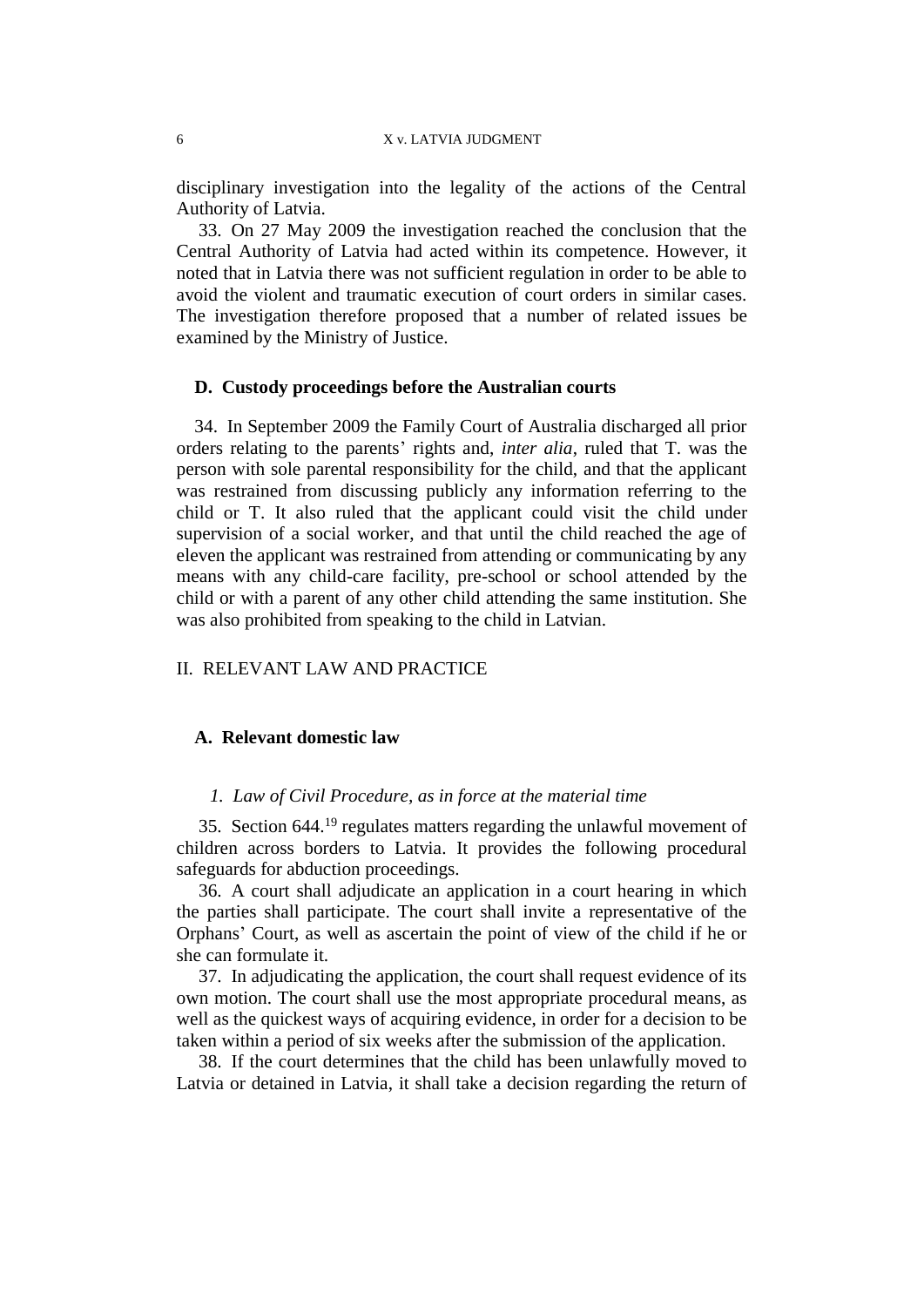the child to the State which is his or her place of residence, if one of the following cases applies:

- 1) the period after the unlawful movement of the child to Latvia or detention in Latvia does not exceed one year from the time the relevant person or institution found out about the whereabouts of the child; or
- 2) the period after the unlawful movement of the child to Latvia or detention in Latvia does exceed one year but the child has not adapted to life in Latvia.
- 39. A court may take a decision not to permit the return of the child to the State which is his or her place of residence, if it determines that the child has been unlawfully moved to Latvia or detained in Latvia and one of the following circumstances exists:
- 1) more than one year has passed since the relevant person has known or had the practical possibility of knowing the whereabouts of the child, but during this period he or she has not turned to the relevant institution to seek the return of the child to the State which is his or her place of residence;
- 2) the child has adapted to life in Latvia and his or her return is not in the best interests of the child.
- 40. The aforementioned paragraphs shall be applied in so far as it is in compliance with the Hague Convention of 25 October 1980 on the Civil Aspects of International Child Abduction and Council of the European Union Regulation no. 2201/2003.

### *2. Law on the Orphans' Courts*

41. By virtue of section 17, the Orphans' Court defends the personal and property interests and rights of children and other persons lacking capacity to act.

## **B. Relevant International Law**

42. The Hague Convention on the Civil Aspects of International Child Abduction:

#### **Article 3**

The removal or the retention of a child is to be considered wrongful where -

*a*) it is in breach of rights of custody attributed to a person, an institution or any other body, either jointly or alone, under the law of the State in which the child was habitually resident immediately before the removal or retention; and

*b)* at the time of removal or retention those rights were actually exercised, either jointly or alone, or would have been so exercised but for the removal or retention.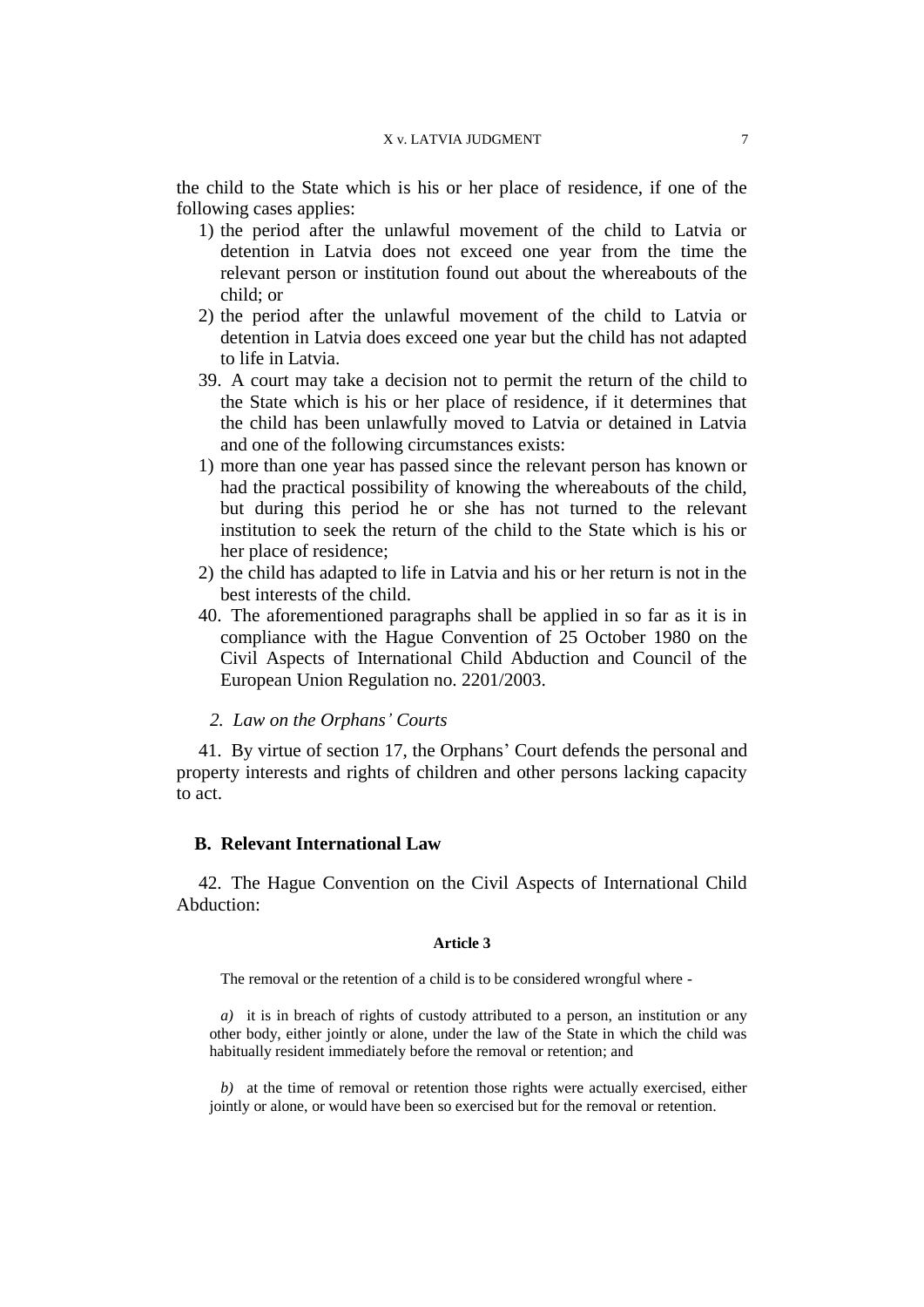The rights of custody mentioned in sub-paragraph *a)* above, may arise in particular by operation of law or by reason of a judicial or administrative decision, or by reason of an agreement having legal effect under the law of that State.

#### **Article 4**

The Convention shall apply to any child who was habitually resident in a Contracting State immediately before any breach of custody or access rights. The Convention shall cease to apply when the child attains the age of 16 years.

#### **Article 12**

Where a child has been wrongfully removed or retained in terms of Article 3 and, at the date of the commencement of the proceedings before the judicial or administrative authority of the Contracting State where the child is, a period of less than one year has elapsed from the date of the wrongful removal or retention, the authority concerned shall order the return of the child forthwith.

The judicial or administrative authority, even where the proceedings have been commenced after the expiration of the period of one year referred to in the preceding paragraph, shall also order the return of the child, unless it is demonstrated that the child is now settled in its new environment.

Where the judicial or administrative authority in the requested State has reason to believe that the child has been taken to another State, it may stay the proceedings or dismiss the application for the return of the child.

#### **Article 13**

Notwithstanding the provisions of the preceding Article, the judicial or administrative authority of the requested State is not bound to order the return of the child if the person, institution or other body which opposes its return establishes that -

*a)* the person, institution or other body having the care of the person of the child was not actually exercising the custody rights at the time of removal or retention, or had consented to or subsequently acquiesced in the removal or retention; or

*b)* there is a grave risk that his or her return would expose the child to physical or psychological harm or otherwise place the child in an intolerable situation.

The judicial or administrative authority may also refuse to order the return of the child if it finds that the child objects to being returned and has attained an age and degree of maturity at which it is appropriate to take account of its views.

In considering the circumstances referred to in this Article, the judicial and administrative authorities shall take into account the information relating to the social background of the child provided by the Central Authority or other competent authority of the child's habitual residence.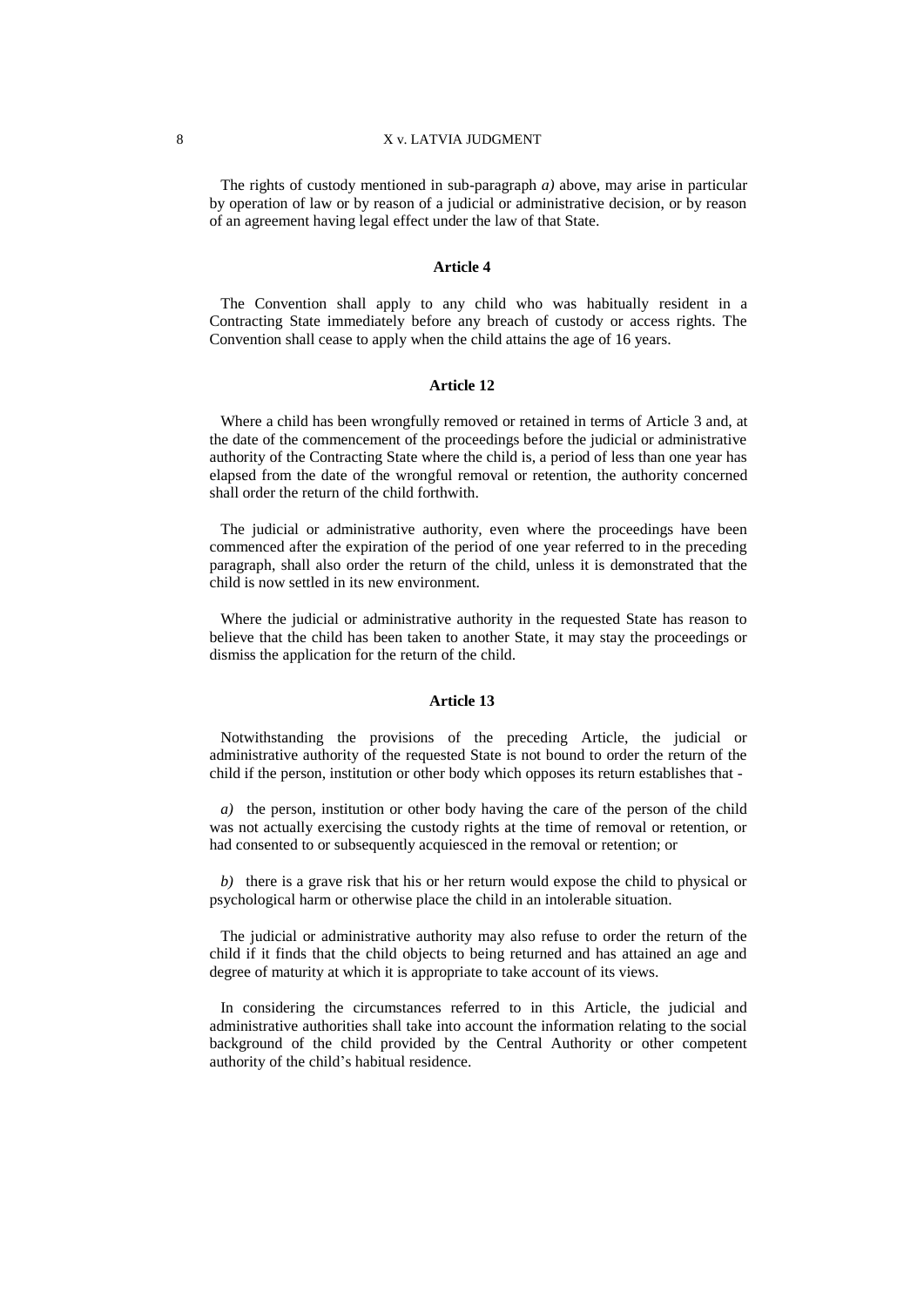#### **Article 14**

In ascertaining whether there has been a wrongful removal or retention within the meaning of Article 3, the judicial or administrative authorities of the requested State may take notice directly of the law of, and of judicial or administrative decisions, formally recognised or not in the State of the habitual residence of the child, without recourse to the specific procedures for the proof of that law or for the recognition of foreign decisions which would otherwise be applicable.

#### **Article 15**

The judicial or administrative authorities of a Contracting State may, prior to the making of an order for the return of the child, request that the applicant obtain from the authorities of the State of the habitual residence of the child a decision or other determination that the removal or retention was wrongful within the meaning of Article 3 of the Convention, where such a decision or determination may be obtained in that State. The Central Authorities of the Contracting States shall so far as practicable assist applicants to obtain such a decision or determination.

#### **Article 19**

A decision under this Convention concerning the return of the child shall not be taken to be a determination on the merits of any custody issue.

## **C. Relevant Australian Law**

## *Family Law Act 1975 of the Commonwealth of Australia*

43. Section 61B defines parental responsibility as "all the duties, power, responsibilities and authority which, by law, parents have in relation to children".

44. Section 61C provides that each of the parents of a child who is not 18 has parental responsibility for the child. It has effect subject to court orders.

45. Section 111B incorporates the provision of the Hague Convention and provides that for the purposes of the Convention:

(a) each of the parents of a child should be regarded as having rights of custody in respect of the child unless the parent has no parental responsibility for the child because of any order of a court for the time being in force; and

(b) subject to any order of a court for the time being in force, a person:

(i) with whom a child is to live under a parenting order; or

(ii) who has parental responsibility for a child under a parenting order;

should be regarded as having rights of custody in respect of the child; and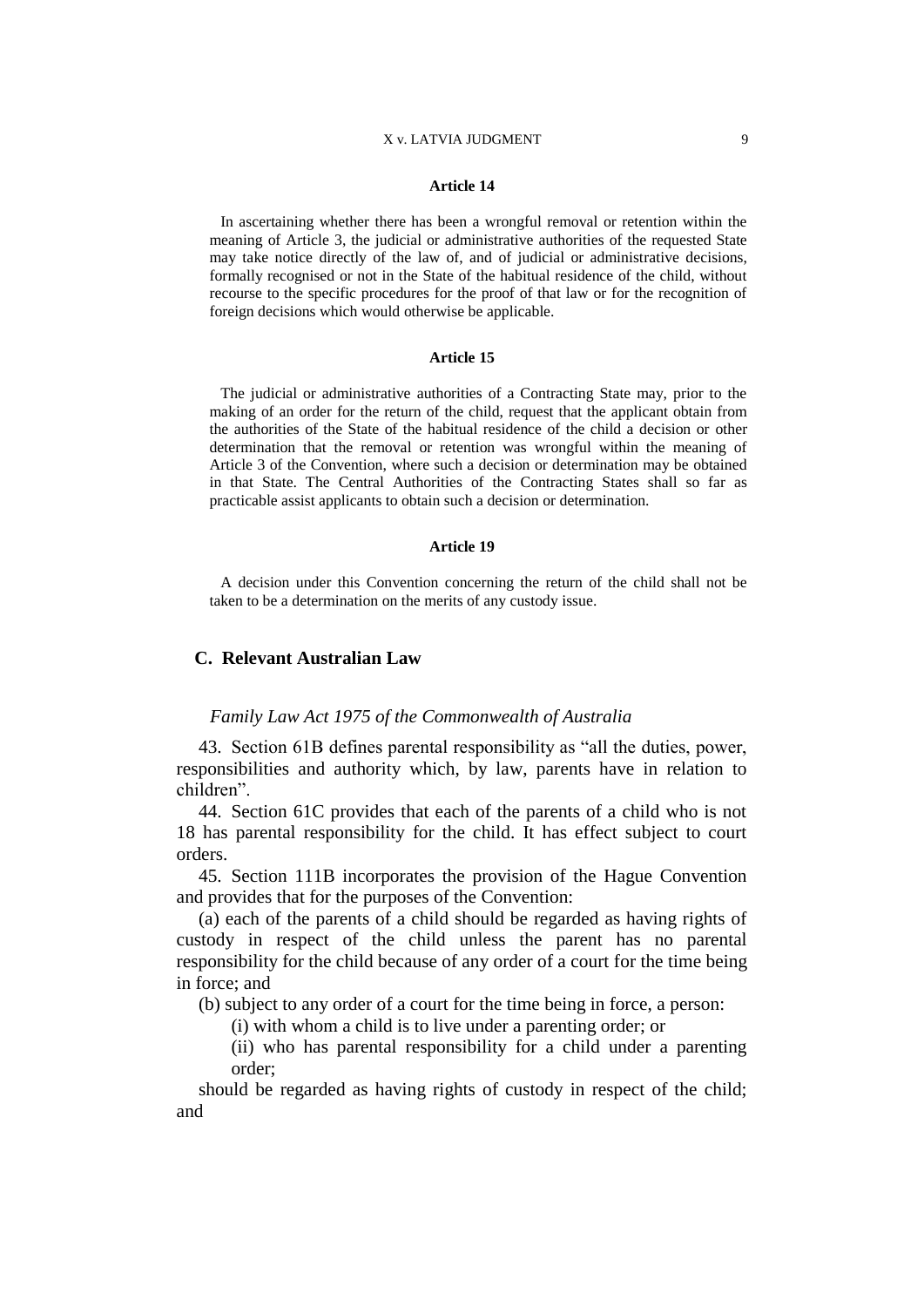(c) subject to any order of a court for the time being in force, a person who has parental responsibility for a child because of the operation of this Act or another Australian law and is responsible for the day-to-day or longterm care, welfare and development of the child should be regarded as having rights of custody in respect of the child; and

(d) subject to any order of a court for the time being in force, a person:

(i) with whom a child is to spend time under a parenting order; or

(ii) with whom a child is to communicate under a parenting order; should be regarded as giving a right of access to the child.

## THE LAW

### I. ALLEGED VIOLATION OF ARTICLE 8 OF THE CONVENTION

46. The applicant complained under Article 6 of the Convention that the proceedings before the Latvian courts concerning the return of the child to Australia had not been fair in that the national courts erred in interpreting and applying the Hague Convention. The applicant in particular complained that the national courts had disregarded the fact that at the time of the removal of the child from Australia the applicant was her sole guardian. In addition, the national authorities had relied solely on evidence submitted by the other party in the proceedings (namely the decision of the Australian court which was adopted in the absence of the applicant) and disregarded the evidence submitted by the applicant concerning, *inter alia*, the best interests of the child. They had also refused to obtain the evidence requested by the applicant, therefore allegedly infringing the principle of equality of arms.

47. The Court considers it appropriate to examine the complaint under Article 8 of the Convention (see, amongst other authorities, *Iosub Caras v. Romania*, no. 7198/04, § 41, 27 July 2006, and *Nikolova v. Bulgaria* [GC], no. 31195/96, § 69, ECHR 1999-II.), which reads as follows:

"1. Everyone has the right to respect for his private and family life, his home and his correspondence.

2. There shall be no interference by a public authority with the exercise of this right except such as is in accordance with the law and is necessary in a democratic society in the interests of national security, public safety or the economic well-being of the country, for the prevention of disorder or crime, for the protection of health or morals, or for the protection of the rights and freedoms of others."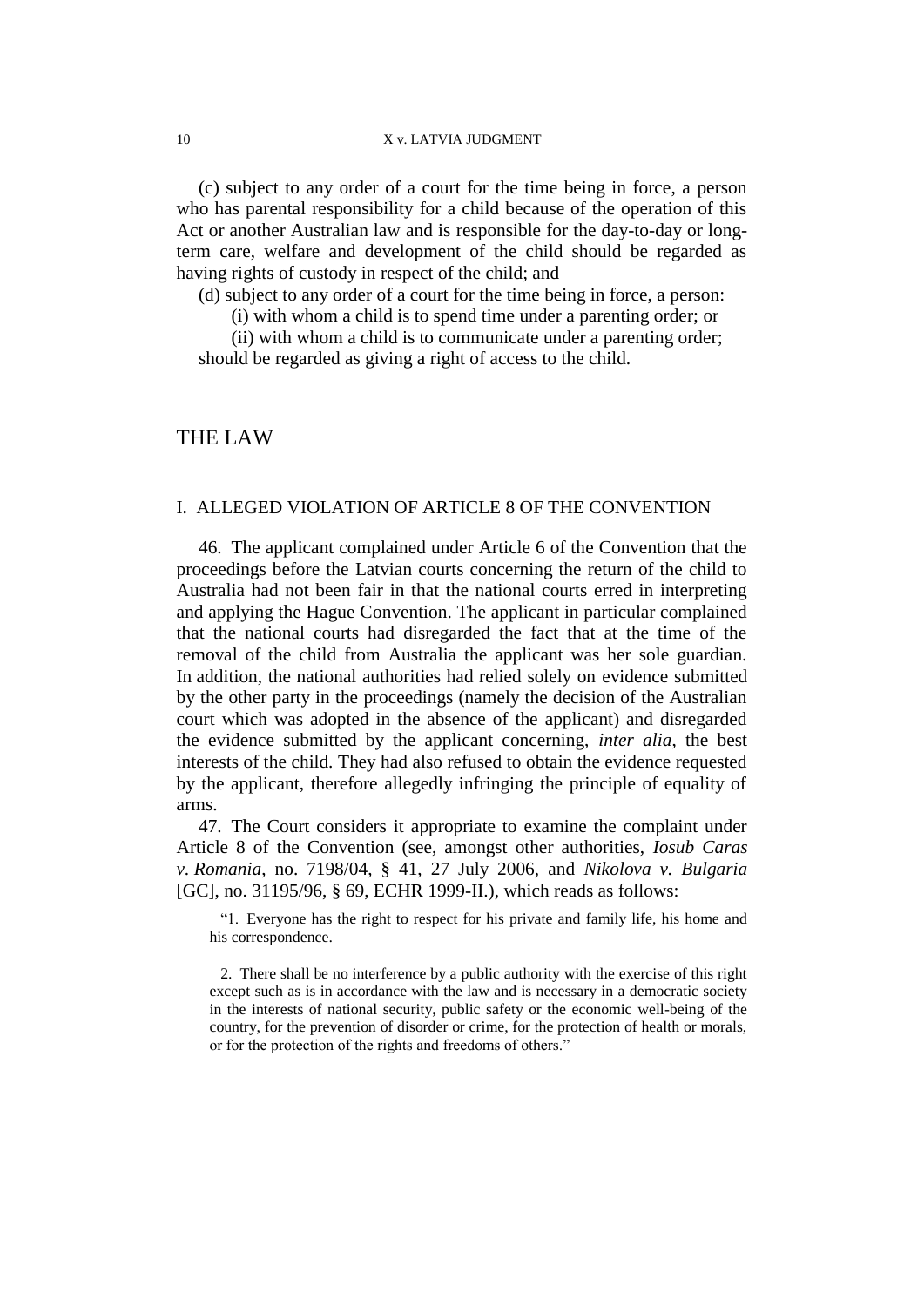#### **A. Admissibility**

48. The Court notes that this complaint is not manifestly ill-founded within the meaning of Article 35 § 3 (a) of the Convention. It further notes that it is not inadmissible on any other grounds. It must therefore be declared admissible.

## **B. Merits**

#### *1. Arguments of the parties*

#### **(a) The Government**

49. The Government invited the Court to conclude that the applicant has not suffered a disproportionate interference by the Latvian authorities with her right to respect for her family life.

50. Firstly, the Government dismissed the applicant's allegation that the removal of the child from Australia could not be considered as wrongful in the light of the Hague Convention. In this respect the Government relied on the decision of 6 November 2008 adopted by the Australian authorities (see paragraph **Error! Reference source not found.**, above) which confirmed that the applicant and T. had joint parental responsibility at the time when the child was removed from Australia. It also relied on the reasoning of the Australian and Latvian courts that T. had effectively exercised his parental responsibilities.

51. Secondly, they argued that the domestic court had examined a broad range of factors and assessed the interests of each person, therefore fulfilling the requirements set out in *Neulinger and Shuruk v. Switzerland* ([GC], no. 41615/07, §§ 139, ECHR 2010-...), and that the Court's finding should be contrary to that in the aforementioned case. In particular, with respect to the observance of the best interests of the child the Government emphasised the national court's finding that the true reasons behind the applicant's decision to leave Australia had been her personal disagreements with T., and that it could not be established that, if returned to Australia, the child would be subject to any harm. The Government also referred to the importance of cooperation on the part of all the concerned parties by noting that the applicant had failed to participate in the proceedings before the Australian authorities, prevented the representative of the Court from assessing the applicant's living conditions, and hindered contact between the child and T.

52. Likewise, the Government agreed that, unlike in *Maire v. Portugal*  (no. 48206/99, § 77, ECHR 2003-VII), in the present case the domestic courts had been right in leaving out the issue of the child's integration into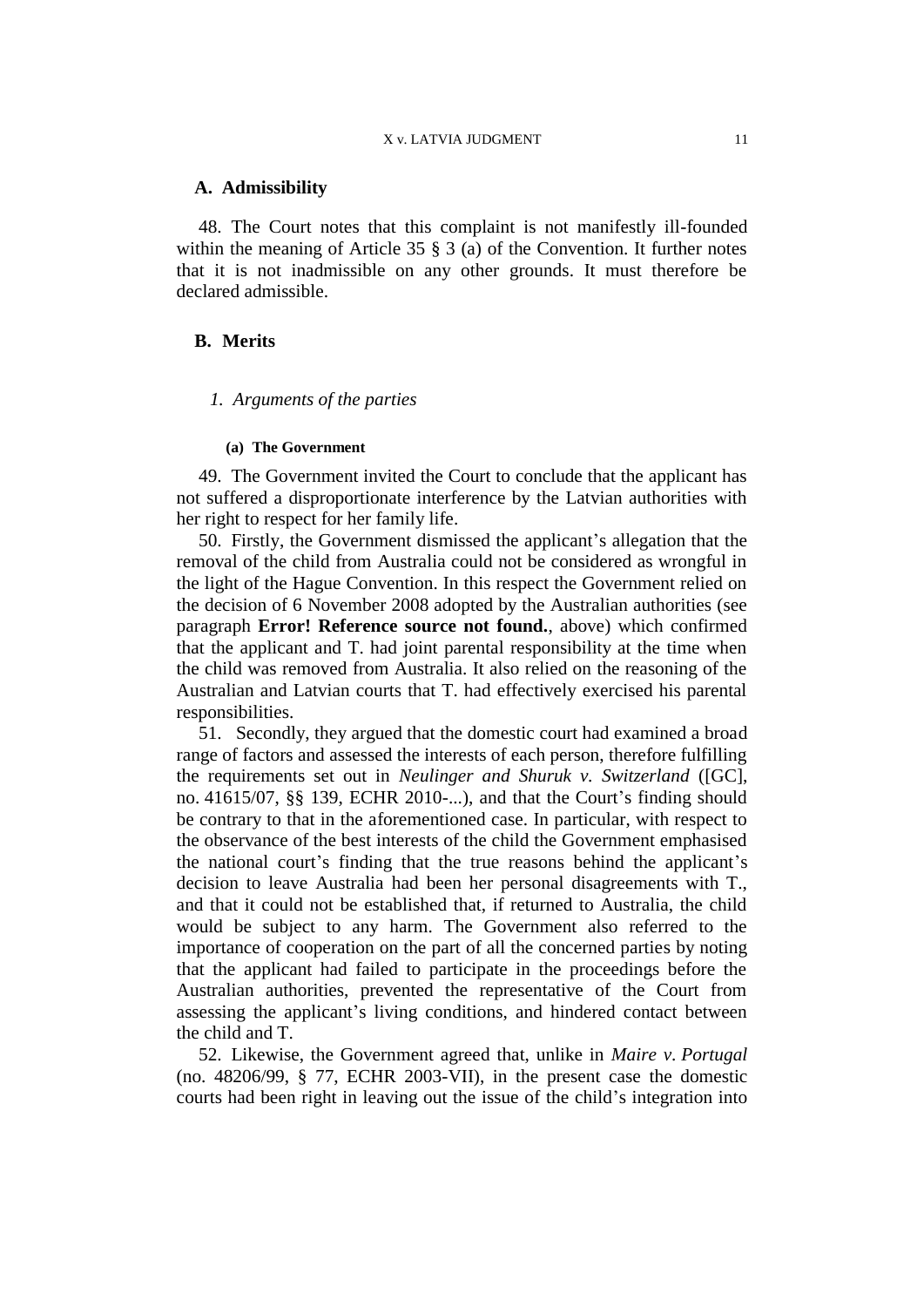the new environment as she had spent only few months in Latvia following her wrongful removal from Australia.

53. Finally, the Government contended that, in contrast to the factual situation in *Neulinger and Shuruk* (cited above), the applicant would not face any insurmountable difficulties if she returned to Australia in that she enjoyed there the fundamental rights concerning the freedom of movement, employment and social benefits.

#### **(b) The applicant**

54. The applicant maintained that she had been a single parent at the time of the child's removal from Australia and that the provisions of the Hague Convention had therefore been wrongly applied by the national courts. In addition, the applicant considered that when assessing the best interests of the child the Central Authority had failed to request additional information concerning T.'s criminal record.

## *2. The Court's assessment*

55. It is not disputed between the parties that the contested decision of 19 November 2008, which came into force on 26 January 2009 (see paragraph **Error! Reference source not found.**, above), to return the applicant's child to Australia constituted an inference with the applicant's family life as protected under Article 8 of the Convention.

56. Such an interference constitutes a violation of Article 8 § 2 of the Convention unless the measure is adopted "in accordance with the law", pursues a legitimate aim in the light of Article 8 § 2 of the Convention and can be regarded as "necessary in a democratic society" (see, amongst other authorities, *Bronda v. Italy*, 9 June 1998, § 52, *Reports of Judgments and Decisions* 1998-IV).

57. Accordingly, the Court shall proceed with an assessment of the above-mentioned elements in the present case.

#### **(a) In accordance with the law and pursuing a legitimate aim**

58. The Court shall, firstly, assess the applicant's statement that the removal of the child from Australia could not be considered as wrongful. According to the applicant the national courts had no grounds to apply the provisions of the Hague Convention and, therefore, the contested measure was unlawful.

59. According to the Court's well-established case-law the expression "in accordance with the law" requires that the impugned measure should have some basis in domestic law and that the law in question should be accessible to the person concerned – who must moreover be able to foresee its consequences for him or her – and compatible with the rule of law (see, amongst other authorities, The Sunday Times *v. the United Kingdom*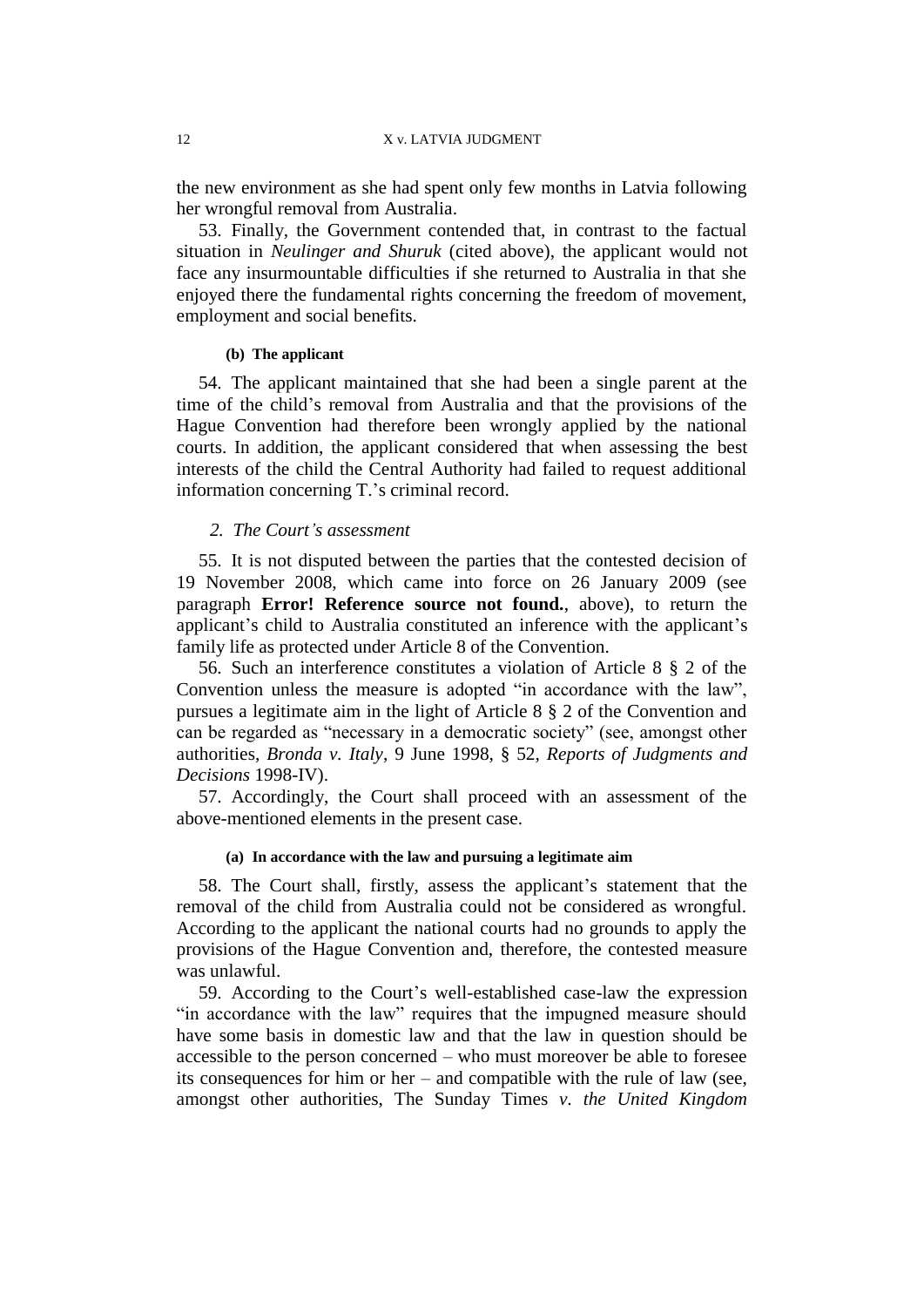*(no. 1)*, 26 April 1979, § 49, Series A no. 30, and *Kruslin v. France*, 24 April 1990, § 27, Series A no. 176-A).

60. The Court notes that the impugned measure was based on the provisions of the Law of Civil Procedure (see Relevant domestic law), which set out the procedure for implementing the Hague Convention. The provisions of the domestic law and the Hague Convention were sufficiently clear that in order to ascertain whether the removal was wrongful within the meaning of Article 3 of the Hague Convention, the Latvian courts had to decide whether it had been carried out in breach of the rights of custody attributed to a person under Australian law, which was the State in which the child was habitually resident immediately before her removal.

61. According to the facts of the case, the applicant and the child arrived in Latvia before the Australian authorities had adopted any decision with respect to T.'s parental responsibility. Following the decision of the Australian Family Court, which was adopted after the child's removal (see paragraph **Error! Reference source not found.**, above), the applicant and T. had had joint parental responsibility since the birth of the child by operation of the Australian Family Law Act (see paragraphs 42-44, above).

62. It must be recalled that it is not the Court's function to deal with errors of fact or law allegedly committed by a national court unless they may have infringed rights and freedoms protected by the Convention (see *García Ruiz v. Spain* [GC], no. 30544/96, § 28, ECHR 1999-I). Moreover, the national courts are entrusted to resolve problems of interpretation and application of domestic legislation as well as rules of general international law or international agreement (see *Maumousseau and Washington v. France*, no. 39388/05, § 79, 6 December 2007).

63. In assessing the lawfulness of the impugned measure the Court takes note of the Government's arguments. First, that by the decision of the Australian Family Court, T.'s parental responsibility had only been confirmed and not established as it was alleged by the applicant. Second, that the applicant had failed to appeal against the aforementioned decision of the Australian Family Court and substantiate her allegations that T. was not the biological father of the child. As can be seen from the materials submitted to the Court, the applicant was not prevented from participating in the proceedings in Australia leading to the aforementioned decision or from submitting an appeal (see paragraph 12, above). Furthermore, the applicant did not challenge before the national courts the evidence in support of the fact that T. was the father of the child.

64. In the light of the above, the Court shall assume that the Latvian court's decision of 19 November 2008, which came into force on 26 January 2009, for the child to be returned to Australia had a legal basis and that it was adopted in order to protect the rights of T. and his child, which is considered as a legitimate aim within the meaning of Article 8  $\S$  2 of the Convention.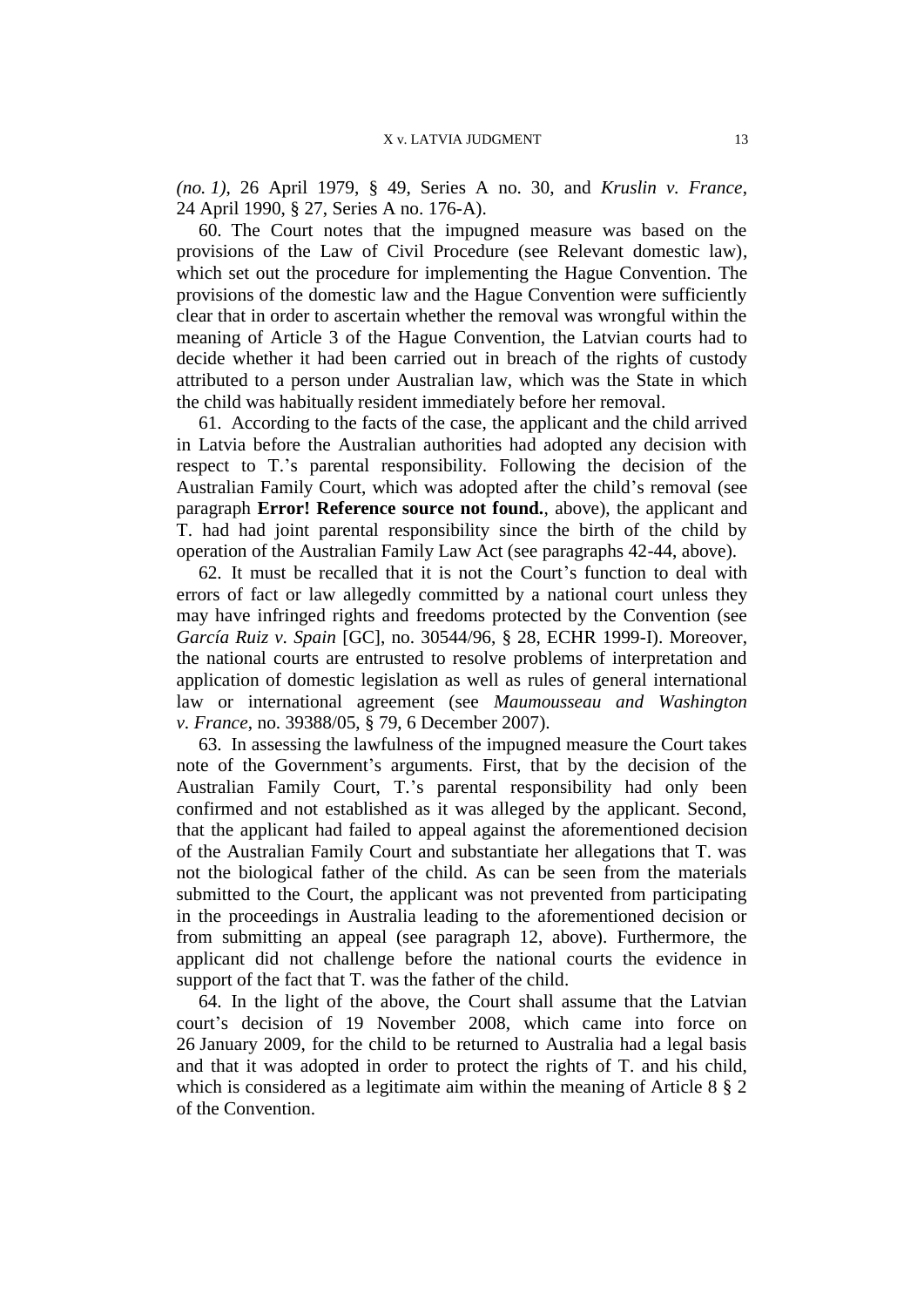#### **(b) "Necessary in a democratic society"**

65. In order to determine whether the contested measure was "necessary in a democratic society", the Court has emphasised the national authorities' role in striking a fair balance between the competing interests of the child and the parents in matters of this kind (see, among other authorities, *Maumousseau and Washington*, cited above, § 62). In the balancing process, particular importance must be attached to the best interests of the child which, depending on their nature and seriousness, may override those of the parents (see, amongst other authorities, *Sommerfeld v. Germany*  [GC], no. 31871/96, § 64, ECHR 2003-VIII (extracts)).

66. It leaves the Court to review, in the light of the Convention, the decision taken by the national authorities in the exercise of their power of appreciation (see, amongst other authorities, *Hokkanen v. Finland*, 23 September 1994, § 55, Series A no. 299-A, and, more recently, *Neulinger and Shuruk*, cited above, § 138), including, *inter alia*, the observance of the procedural requirements implicitly enshrined by Article 8 of the Convention. In particular, the Court shall assess whether the decisionmaking process leading to the interference was fair and such as to afford due respect to the interests safeguarded by this Article (see *Eskinazi and Chelouche v. Turkey* (dec.), no. 14600/05, 6 December 2005). In other words – the interference cannot be regarded as having been "necessary' if, *inter alia*, (1) the persons concerned by the interference were prevented from being sufficiently involved in the decision-making process, seen as a whole (see, *mutatis mutandis*, *W. v. the United Kingdom*, 8 July 1987, § 64, Series A no. 121), and (2) the domestic courts failed to conduct an in-depth examination of the entire family situation and of a whole series of factors, in particular of a factual, emotional, psychological, material and medical nature, and made a balanced and reasonable assessment of the respective interests of each person, with a constant concern for determining what the best solution would be for the abducted child in the context of an application for his return to his country of origin (see *Maumousseau and Washington*, cited above, § 74, and, more recently, *Neulinger and Shuruk,*  cited above, § 139).

67. In the present case the Court notes that the parties disagree as to whether the national court had due regard to the applicant's submission that in the present case the application of Article 13 (b) of the Hague Convention would serve the best interests of the child.

68. It is not the Court's task to take the place of the competent domestic authorities in examining whether there would be a grave risk of the child being exposed to psychological harm within the meaning of Article 13 of the Hague Convention. However, the Court is competent to ascertain whether the domestic court, in applying and interpreting the Hague Convention, secured the guarantees set forth in Article 8 of the Convention,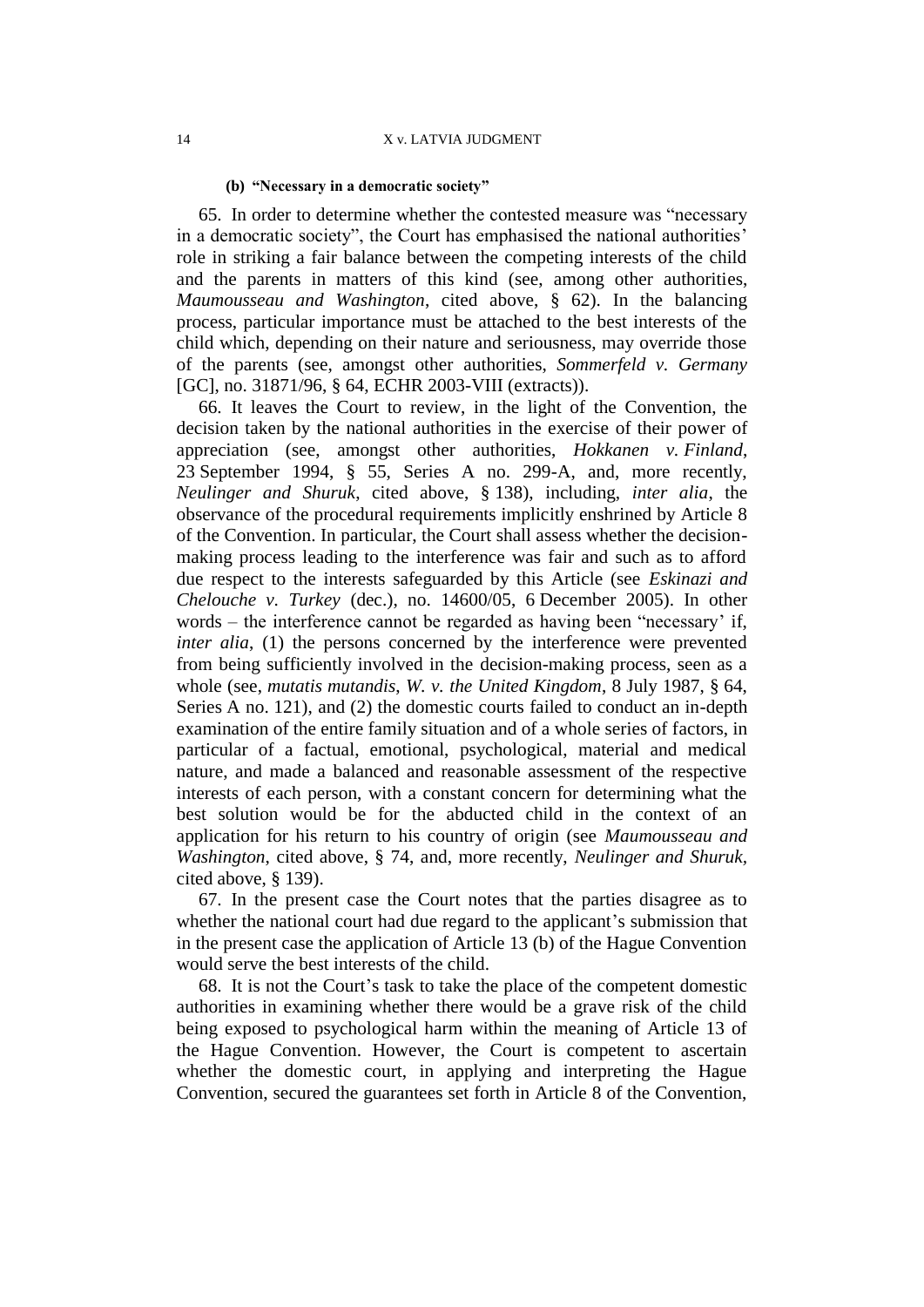particularly taking into account the Court's findings in *Neulinger and Shuruk*, cited above.

69. In this connection the Court observes that before the national courts the applicant relied on several grounds in order to establish that the return of the child to Australia would not serve her best interests. In particular, the applicant relied on the risk of the child's exposure to psychological harm if separated from her mother and returned to Australia (see paragraph 19, above).

70. In this respect the Court notes the national court's omission to consider the psychologist's report. The report was ordered by the applicant after the lower court adopted its decision. The appeal court dismissed the allegation of a risk of psychological harm by considering that the assessment of the findings of the psychological report was part of a custody dispute which was not the subject of the proceedings in issue (see paragraph 21, above), and that the child's social protection and safety would be guaranteed in accordance with Australian legislation (see paragraph 22, above). The Court notes in this respect that in the case of *Maumousseau and Washington*, cited above, it explained that the concept of the child's "best interests" is also a primary consideration in the context of the procedures provided for in the Hague Convention (*Maumousseau and Washington*, § 68). The Court is thus not persuaded by the Rīga Regional Court's position regarding the Hague Convention proceedings.

71. Concerning the psychological report, the Court is aware that taking into account the domestic courts' margin of appreciation, they cannot be asked to always involve a psychiatric expert in this type of case (see, *mutatis mutandis*, *Sommerfeld,* cited above, § 71). This is even more the case in a situation where the child's wishes have been heard by the national court (ibid., § 72). In the present case, owing to the child's age, the child was not asked to express her opinion before the court, which in itself would not raise an issue as to the fairness of the decision-making process (see, amongst others, *Sahin v. Germany* [GC], no. 30943/96, § 73, ECHR 2003-VIII). The Court notes, however, that the Rīga Regional Court did not review the psychological report, disregarding its clear conclusions with respect to the particular ties between the mother and the child, and the risk of psychological harm in the event of separation, as well as disregarding the objections raised by the Orphans' Court (see paragraph 15, above). A similar omission was already noted as alarming in another case recently examined by the Court (see *Šneersone and Kampanella v. Italy*, no. 14737/09, 12 July 2011, § 95). Moreover, the national courts were not hindered from appointing a psychologist of their own choosing since, as stated above, under the domestic law national courts are to request evidence of their own motion.

72. Emphasising the paramount interests of the child in matters of this kind, the procedural fairness enshrined by Article 8 § 2 of the Convention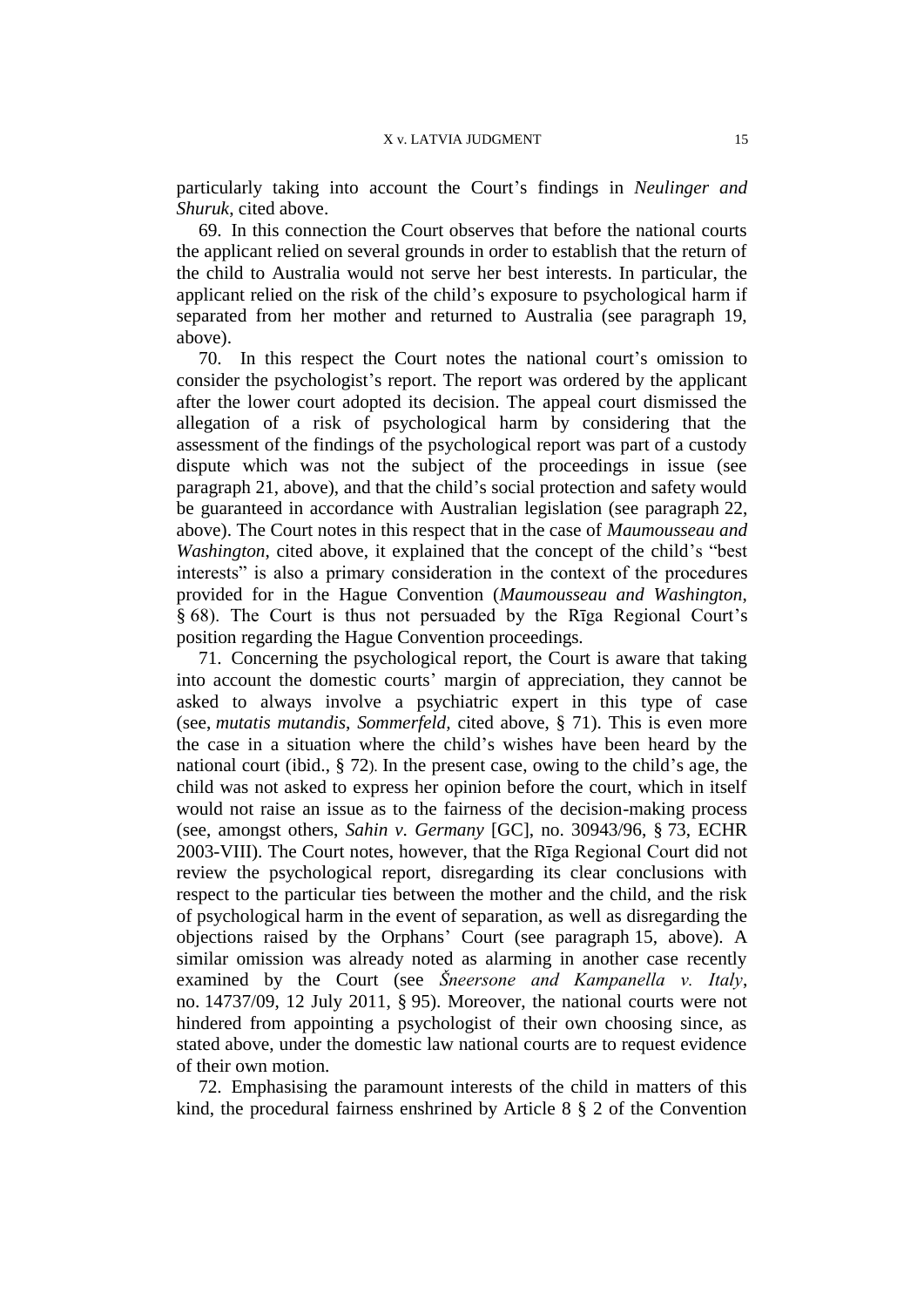provides that national courts must pay due respect to the arguable claims brought by the parties in the light of Article 13 (b) of the Hague Convention. This is to ensure that a child's return is granted in his or her best interests and not as a purely procedural measure provided for by the Hague Convention, which is an instrument of a procedural nature and not a human rights treaty (see *Neulinger and Shuruk*, cited above, § 145, and, more recently, *Šneersone and Kampanella* , cited above, § 92).

73. In light of the duty to conduct an in-depth examination of the entire family situation and in view of the findings of the psychological report, the national court should have assessed whether there were other sufficient safeguards in place in order to render the child's return in her best interests (see *Maumousseau and Washington*, cited above, § 72). This assessment should have included at least the consideration whether the mother would be able to follow and maintain contact with the child if returned to Australia.

74. In addition, the Court also notes that in the present case there were no indications as to what would happen as regards the child's material wellbeing if returned to Australia. It can be seen from the materials brought before the national courts that T. had financial difficulties which had led him to give false declarations in order to obtain social benefits. Without prejudice to the outcome of such an assessment, the Court regrets that the national courts preferred to omit this element from their review by merely referring to the Australian welfare system.

75. Finally, the Court notes that, in contrast to the present case, the Latvian courts have previously assessed the aforementioned elements together with other risks in other Hague Convention proceedings (see *Šneersone and Kampanella,* cited above, § 94).

76. With respect to the Government's arguments concerning the applicant's lack of cooperation with the state authorities, the Court notes that apart from the fact that the national court did not pay any attention to this element, it was the Orphans' Court that argued against the return of the child.

77. The Court also takes note of the undeniably traumatic execution of the court order (see paragraphs 25-33, above) and the subsequent developments in the custody proceedings before the Australian courts. The Court is perplexed by the restrictions imposed to the applicant with respect to the rights to visit the child and the prohibition from speaking to the child in Latvian (see paragraph 34, above).

78. Taking into consideration the foregoing, the Court concludes that the Latvian courts' approach in granting the return order lacked in-depth examination of the entire family situation and of a whole series of factors, therefore rendering the interference disproportional within the meaning of Article 8 § 2 of the Convention.

79. There has accordingly been a violation of Article 8 of the Convention.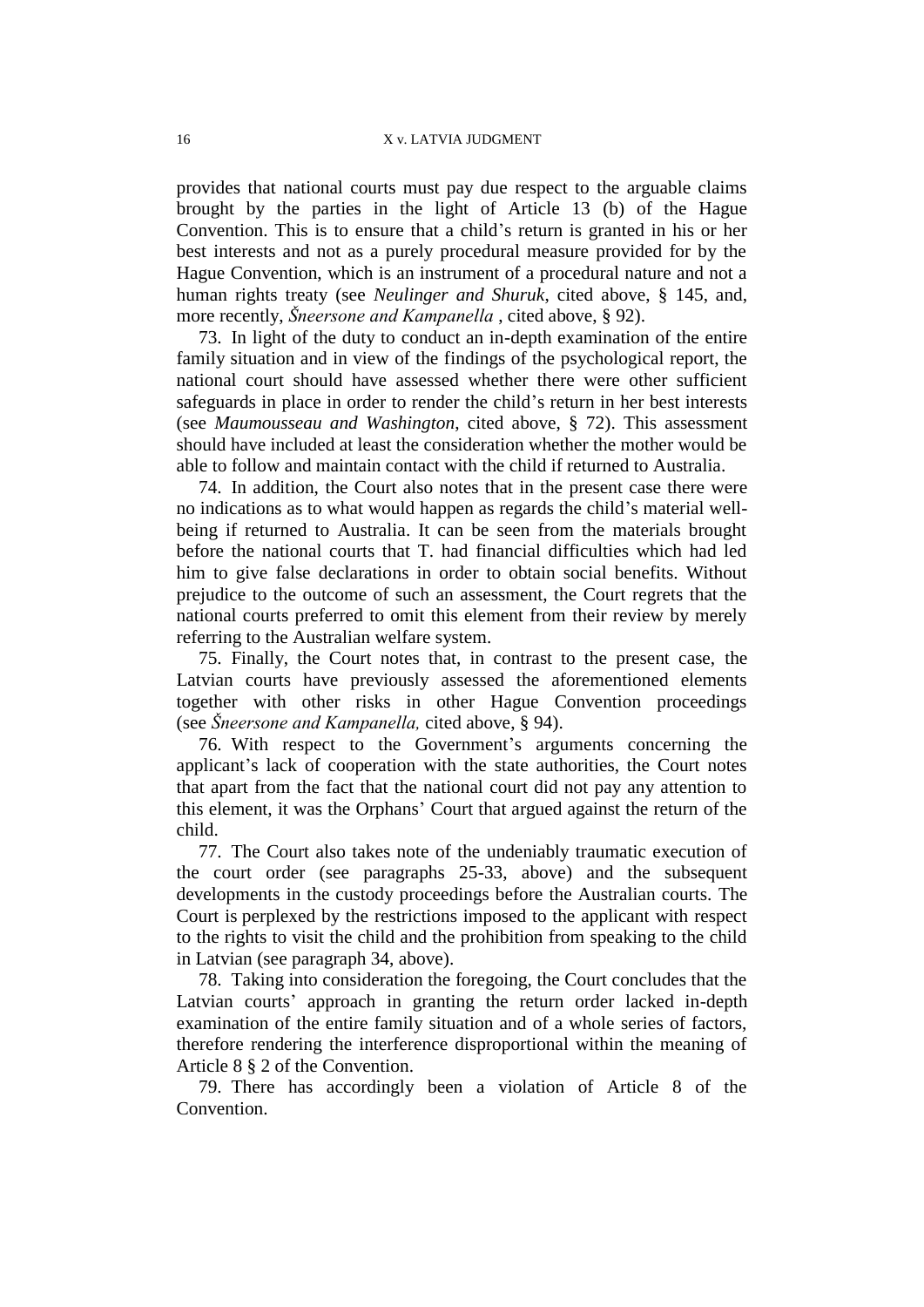## II. OTHER ALLEGED VIOLATIONS OF THE CONVENTION

80. The applicant alleged violations under various other Articles of the Convention.

81. In the light of all the material in its possession, and in so far as the matters complained of are within its competence, the Court considers that the remainder of the application does not disclose any appearance of a violation of any of the above Articles of the Convention. It follows that these complaints are inadmissible under Article 35 § 3 as manifestly illfounded and must be rejected pursuant to Article 35 § 4 of the Convention.

## III. APPLICATION OF ARTICLE 41 OF THE CONVENTION

#### 82. Article 41 of the Convention provides:

"If the Court finds that there has been a violation of the Convention or the Protocols thereto, and if the internal law of the High Contracting Party concerned allows only partial reparation to be made, the Court shall, if necessary, afford just satisfaction to the injured party."

## **A. Damage**

83. The applicant did not claim pecuniary damage. She left the Court to decide on the amount of compensation for non-pecuniary damage.

84. Commenting on the applicant's claim for compensation in respect of non-pecuniary damage, the Government considered that the finding of a violation would in itself constitute adequate compensation in the present case. They contended that the applicant complained about a situation which had stemmed from her own unlawful actions. In addition, the Government noted that by adopting the judgment in *Neulinger and Shuruk* of 6 July 2010 (cited above), the Court's case-law had significantly changed and departed from its previous case-law, such as in *Maumousseau and Washington* (cited above). The Government contended therefore that at the time of adjudication of the applicant's case, the Latvian courts were under an obligation to comply with the principles laid down in the latter case, and therefore could not yet predict that the situation would give rise to a violation of Article 8 of the Convention.

85. The Court considers that the above argument is not pertinent to the assessment of the non-pecuniary damage sustained. Having regard to the character of the violation found in the present case and deciding on an equitable basis, the Court awards 9,000 euros (EUR) in respect of nonpecuniary damage.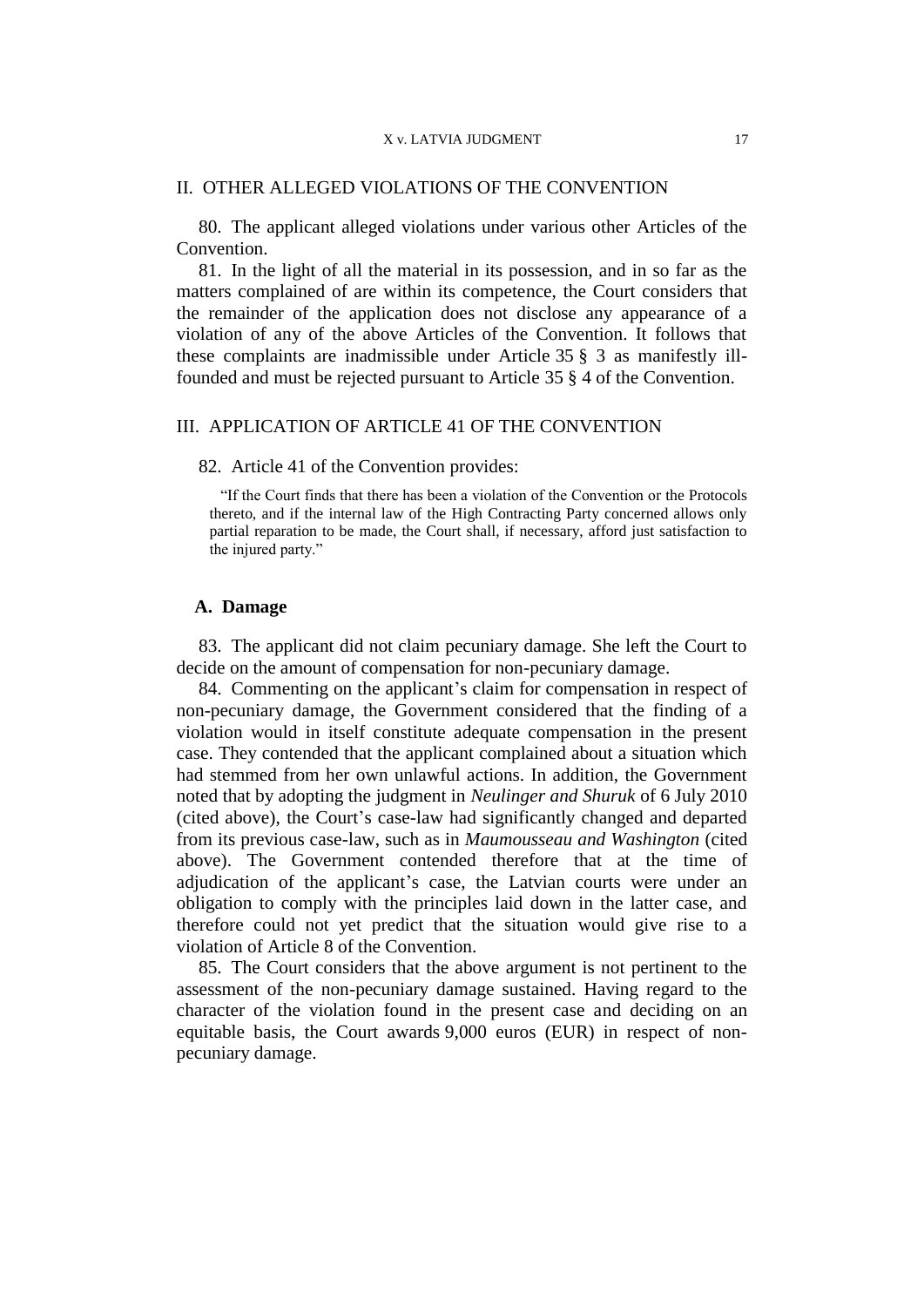## **B. Costs and expenses**

86. The applicant also claimed EUR 4,631 (3,254.75 Latvian lati (LVL)) for the costs and expenses incurred before the domestic courts and before the Court.

87. The Government raised doubts as to the credibility of the applicant's claim. However, they accepted part of the claim in the amount of EUR 1,044 (LVL 733.71)

88. According to the Court's case-law, an applicant is entitled to the reimbursement of costs and expenses only in so far as it has been shown that these have been actually and necessarily incurred and are reasonable as to quantum. In the present case, regard being had to the documents in its possession and the above criteria, the Court considers it reasonable to award the sum of EUR 1,044 for the proceedings before the Court.

#### **C. Default interest**

89. The Court considers it appropriate that the default interest rate should be based on the marginal lending rate of the European Central Bank, to which should be added three percentage points.

## FOR THESE REASONS, THE COURT

- 1. *Declares* unanimously the complaint concerning Article 8 admissible and the remainder of the application inadmissible;
- 2. *Holds* by five votes to two that there has been a violation of Article 8 of the Convention;
- 3. *Holds* by five votes to two

(a) that the respondent State is to pay the applicant, within three months from the date on which the judgment becomes final in accordance with Article 44 § 2 of the Convention, the following amounts, to be converted into Latvian lati at the rate applicable at the date of settlement:

(i) EUR 9,000 (nine thousand euros), plus any tax that may be chargeable, in respect of non-pecuniary damage;

(ii) EUR 1,044 (one thousand forty four euros), plus any tax that may be chargeable to the applicant, in respect of costs and expenses;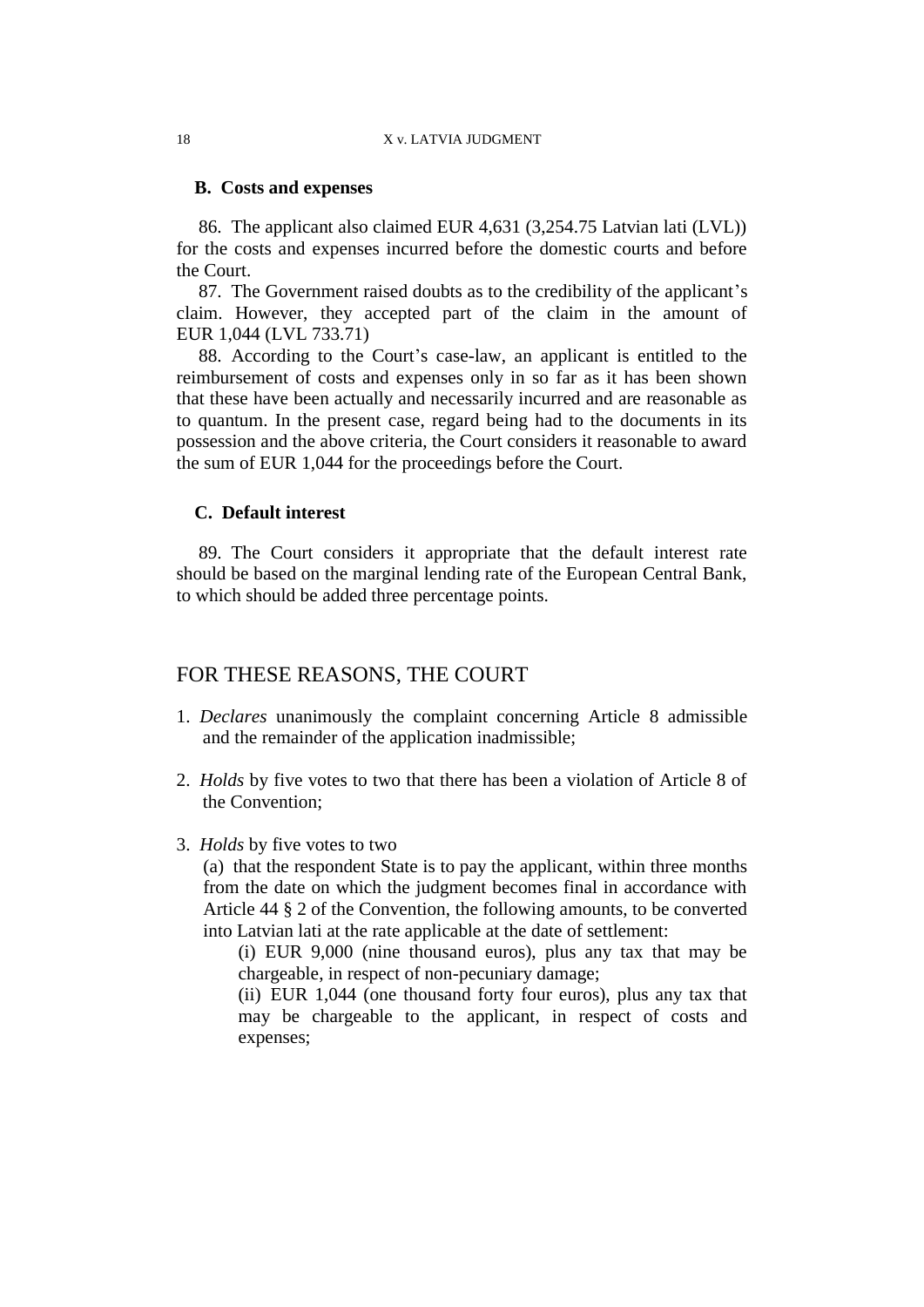(b) that from the expiry of the above-mentioned three months until settlement simple interest shall be payable on the above amounts at a rate equal to the marginal lending rate of the European Central Bank during the default period plus three percentage points;

4. *Dismisses* unanimously the remainder of the applicant's claim for just satisfaction.

Done in English, and notified in writing on 13 December 2011, pursuant to Rule 77 §§ 2 and 3 of the Rules of Court.

Santiago Quesada Josep Casadevall Registrar President

In accordance with Article 45 § 2 of the Convention and Rule 74 § 2 of the Rules of Court, the separate opinion of Judges Myjer and López Guerra is annexed to this judgment.

> J.C.M. S.Q.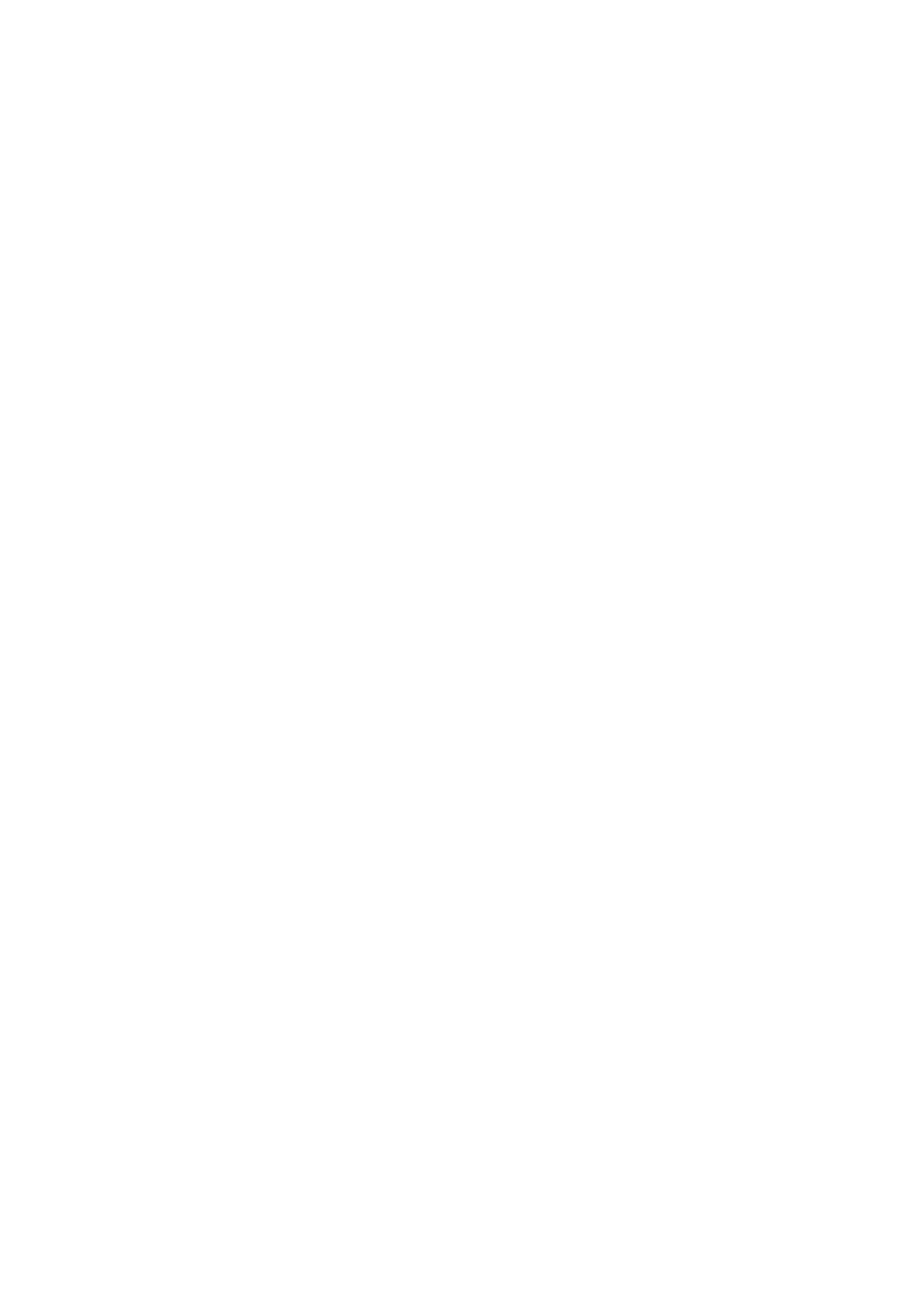## JOINT DISSENTING OPINION OF JUDGES MYJER AND LÓPEZ GUERRA

We do not agree with the judgment rendered by the majority of the Section. In our opinion, the application of the general principles in this matter, derived from the Convention mandates and the case-law of this Court, should have led to a finding of no violation of the rights of the applicant recognised in Article 8 of the Convention.

As the Court has pointed out on previous occasions in relation to this type of claim, the task of assessing the best interests of a child belongs to the domestic authorities, which often have the benefit of direct contact with the persons concerned (see *Neulinger and Shuruk v. Switzerland* [GC], no. 41615/07, § 138, 6 July 2010). It is not the job of this Court to take the place of the competent authorities in determining whether a decision concerning a child's residence would expose him to psychological harm (ibid., § 141). Our Court's function in such matters is merely to verify whether the national authorities followed adequate procedures and conducted a balanced and reasonable assessment of the respective interests of each person (ibid., § 139).

In the present case there is no indication that the Latvian courts disregarded the required procedures or arrived at unreasonable or arbitrary conclusions. As is clear from the case file, the national courts took into account all the relevant principles and, on the basis of the evidence examined, concluded that there was no reasonably-founded concern that the child's return to Australia would subject her to a risk of any kind.

The majority's reasoning criticises the Latvian courts' judgments for not having taken into account several factors (such as the financial difficulties of the presumed father) and having taken insufficient account of others (such as the psychological assessment conducted at the applicant's request or the material well-being of the child if returned to Australia). In the words of this Court (see paragraph 78), the Latvian courts' approach "lacked in-depth examination of the entire family situation and of a whole series of factors". As a result, according to the majority, the Latvian courts did not sufficiently assess the best interests of the child (see paragraphs 71-73). Thus, on the basis of the elements presented, the majority defines the relevant factors which it believes the national courts should have considered, as well as the importance that they should have had in those courts' final conclusions.

By doing so the majority has substituted its assessment concerning the best interests of the child for the assessment of the national courts in their reasoned and non-arbitrary judgments, but without having had (as did the national courts) the benefit of direct contact with the parties concerned or with the evidence examined in the proceedings. In our opinion, the majority has assumed a function going beyond the competence of this Court. In this